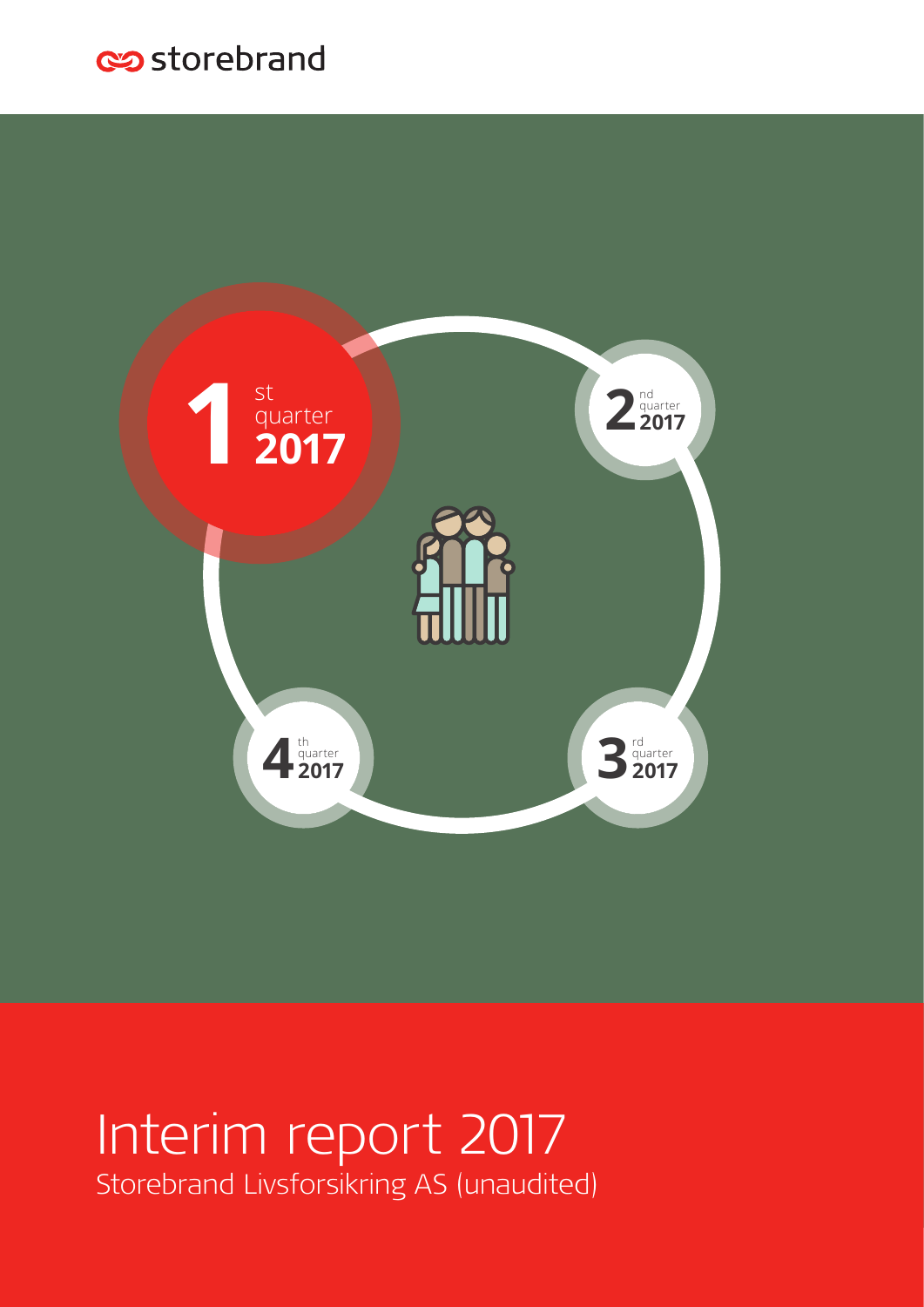## **Contents**

### **FINANCIAL PERFORMANCE BUSINESS AREAS**

| Guaranteed pension (also contained a series and also contained a series and a series of the series of the series of the series of the series of the series of the series of the series of the series of the series of the seri |
|--------------------------------------------------------------------------------------------------------------------------------------------------------------------------------------------------------------------------------|
|                                                                                                                                                                                                                                |
|                                                                                                                                                                                                                                |
|                                                                                                                                                                                                                                |

### **FINANCIAL STATEMENTS/NOTES**

| Statement of financial position Storebrand Livsforsikring Group (and all conditions of the condition of financial position Storebrand Livsforsikring Group (and all conditions of the conditions of the conditions of the cond |  |
|--------------------------------------------------------------------------------------------------------------------------------------------------------------------------------------------------------------------------------|--|
|                                                                                                                                                                                                                                |  |
|                                                                                                                                                                                                                                |  |
|                                                                                                                                                                                                                                |  |
|                                                                                                                                                                                                                                |  |
|                                                                                                                                                                                                                                |  |
|                                                                                                                                                                                                                                |  |

### **Notice:**

This document may contain forward-looking statements. By their nature, forward-looking statements involve risk and uncertainty because they relate to future events and circumstances that may be beyond the Storebrand Group's control As a result, the Storebrand Group's actual future financial condition, performance and results may differ materially from the plans, goals and expectations set forth in these forward-looking statements. Important factors that may cause such a difference for the Storebrand Group include, but are not limited to: (i) the macroeconomic development, (ii) change in the competitive climate, (iii) change in the regulatory environment and other government actions and (iv) market related risks such as changes in equity markets, interest rates and exchange rates, and the performance of financial markets generally. The Storebrand Group assumes no responsibility to update any of the forward-looking statements contained in this document or any other forward-looking statements it may make. This document contains alternative performance measures (APM) as defined by The European Securities and Market Authority (ESMA). An overview of APM can be found at www.storebrand.com/ir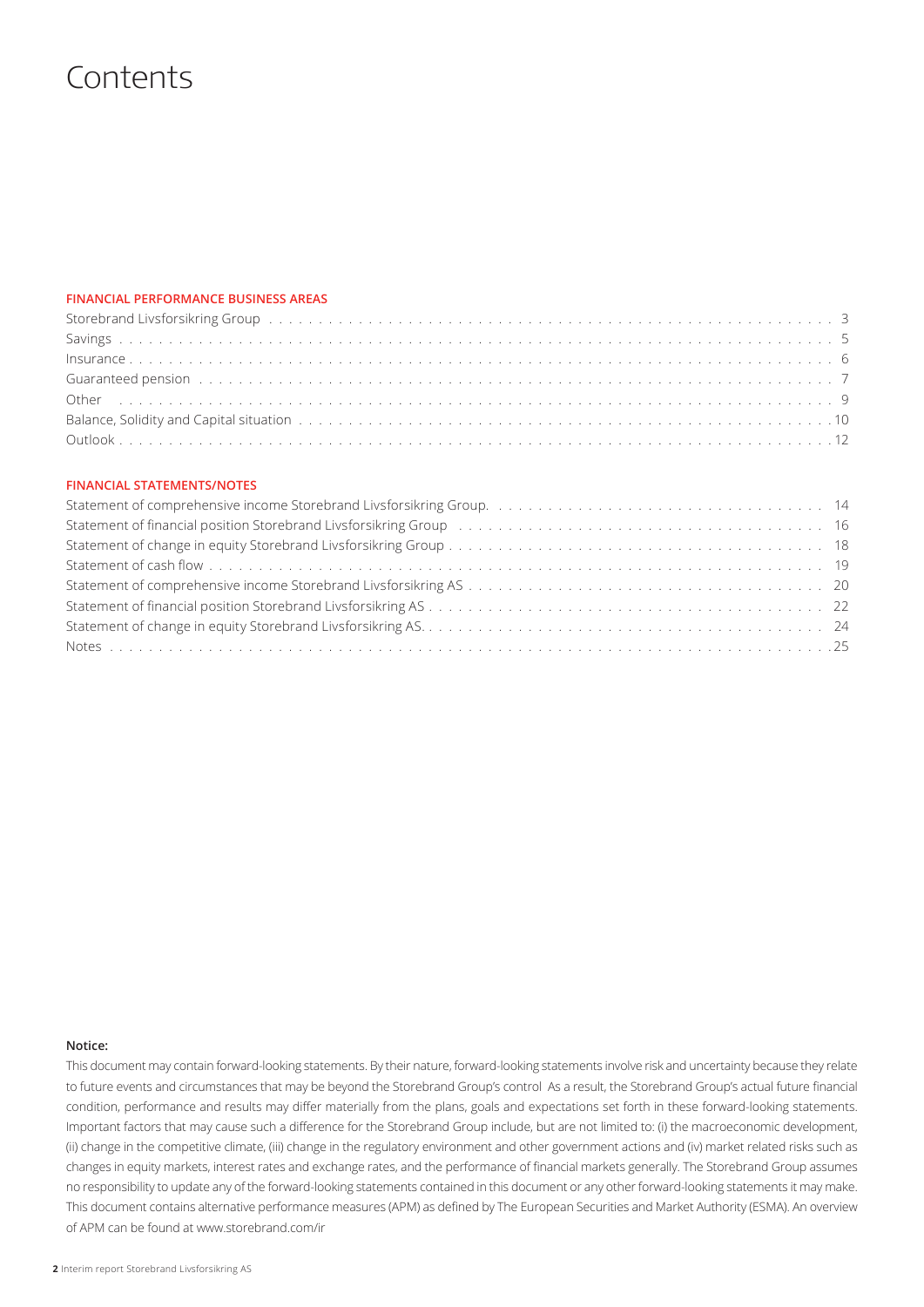## Storebrand Livsforsikring Group

Storebrand Livsforsikring AS is a wholly owned subsidiary of the listed company Storebrand ASA. For information about the Storebrand Group's 1<sup>st</sup> quarter result please refer to the Storebrand Group's interim report for the 1<sup>st</sup> quarter of 2017.

### **PROFIT STOREBRAND LIVSFORSIKRING GROUP**

|                                                 | 2017   | 2016   |        |        |        | $01.01 - 31.03$ | Full Year |          |
|-------------------------------------------------|--------|--------|--------|--------|--------|-----------------|-----------|----------|
| (NOK million)                                   | 10     | 4Q     | 3Q     | 2Q     | 1Q     | 2017            | 2016      | 2016     |
| Fee and administration income                   | 743    | 754    | 775    | 728    | 781    | 743             | 781       | 3.038    |
| Insurance result                                | 191    | 192    | 197    | 153    | 147    | 191             | 147       | 689      |
| Operational cost                                | $-604$ | $-618$ | $-623$ | $-537$ | $-634$ | $-604$          | $-634$    | $-2,412$ |
| <b>Operating profit</b>                         | 329    | 328    | 348    | 344    | 294    | 329             | 294       | 1.315    |
| Financial itmens and risk result life & pension | 191    | 388    | 166    | 223    | 2      | 191             |           | 779      |
| <b>Profit before amortisation</b>               | 521    | 716    | 514    | 567    | 297    | 521             | 297       | 2.093    |

The profit before amortisation was NOK 716m (297m) in Q1 2017. The figures in parentheses show the corresponding period last year. Fee and administration income in the 1<sup>st</sup> quarter decreased 4.9 % compared with the same quarter last year. Adjusted for exchange rates, the income decreased 1.7 %. The income reduction is driven by the long-term delcline of the guaranteed pensions products.Premium income for non-guaranteed savings was NOK NOK 3.7 mrd. in the 1st quarter, an increase of 1 % compared with the same period in 2016.

The operating costs in the 1st were NOK 604m (634m). Cost rationalisation is achieved through workforce reductions, increased outsourcing and automation. Volume growth within the Savings and Insurance segments has resulted in a larger part of the Group's costs being allocated to the segments.The costs in the Guaranteed Pensions segment were correspondingly reduced.

### **PROFIT STOREBRAND LIVSFORSIKRING GROUP – BY BUSINESS AREA**

|                                   | 2016<br>2017 |       |     |     |     |      | $01.01 - 31.03$ |       |  |
|-----------------------------------|--------------|-------|-----|-----|-----|------|-----------------|-------|--|
| (NOK million)                     | 10           | 40    | 3Q  | 2Q  | 10  | 2017 | 2016            | 2016  |  |
| Savings                           | 115          | 120   | 100 | 87  | 111 | 115  | 111             | 418   |  |
| Insurance                         | 126          | 121   | 140 | 97  | 71  | 126  | 71              | 429   |  |
| Guaranteed pensions               | 201          | 492   | 126 | 237 | 15  | 201  | 15              | 870   |  |
| Other                             | 78           | $-17$ | 148 | 146 | 99  | 78   | 99              | 377   |  |
| <b>Profit before amortisation</b> | 521          | 716   | 514 | 567 | 297 | 521  | 297             | 2,093 |  |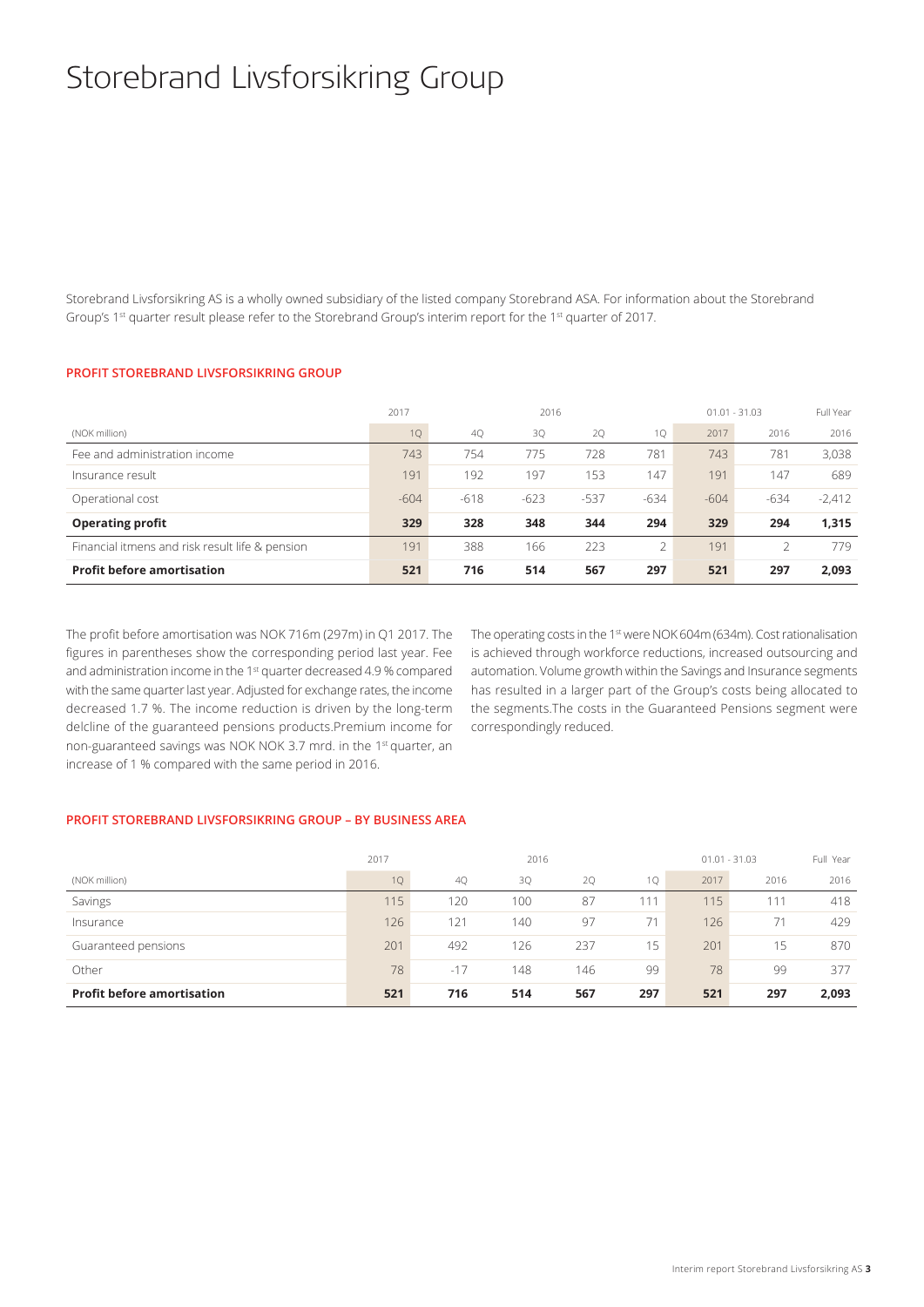The Savings segment reported a 1<sup>st</sup> quarter profit of NOK 115m (111m). Income development is driven by the customers' conversion from defined benefit to defined contribution pension schemes in combination with strong competition in the market.

The Insurance segment delivered a profit of NOK NOK 126m (71m) in the quarter. The combined risk result gives a claims ratio for the quarter of 72% (79%) and a combined ratio of 89% (94%).

The Guaranteed Pension segment achieved a profit before amortisation of NOK 201m (NOK 15m) in the 1<sup>st</sup> quarter. Fee and administration income fell by 11% during the quarter due to the portfolio being in long-term decline.

The Other segment includes the return in company portfolios which is driven by the interest rate market.

#### **CAPITAL SITUATION AND TAXES**

The Solvency II regulations were introduced on 1 January 2016. The Storebrand Group's target solvency margin in accordance with the new regulations is a minimum of 150%, including use of the transitional rules. The solvency margin inclusive transitional rules for the Storebrand Group was calculated at 159% at the end of 1st quarter 2017. Without transitional rules, the solvency margin is 147%. Storebrand uses the standard model for the calculation of Solvency II. During the quarter, the solvency margin without transitional rules strengthened due to good investment results, increased buffer capital and retained profit. The transitional rule is reduced as a result of discontinuation of transitional rules on shares, which slightly lightens the solvency II obligations.

Storebrand Livsforsikring AS had a solvency margin after transitional rules of 210% (without transitional rules, the solvency margin is calculated at 196%). The Storebrand Livsforsikring Group is no longer required to

report the solvency margin, requirement at consolidated level applies for the Storebrand Group.

Tax costs in the 1<sup>st</sup> quarter are estimated based on an expected effective tax rate for 2017. The effective tax rate is influenced by the fact that the Group has operations in countries with tax rates that are different from Norway, and it varies from quarter to quarter depending on each legal entity's contribution to the Group result. The effective tax rate is calculated to be in the range of 18-22% for the year.

### **STRENGTHENING OF RESERVES FOR LONGEVITY**

In the 4th quarter of 2015, Storebrand decided to charge the remaining estimated direct contribution to expected increased longevity. The remaining reserve strengthening is expected to be covered by the surplus return and loss of profit sharing. Customer returns were strong in the 1<sup>st</sup> quarter. The strengthening of reserves for increased life expectancy is expected to conclude in 2017.

#### **MARKET AND SALES PERFORMANCE**

Assets under management in the United Linked business in Norway increased NOK 12.6bn (23%) relative to the 1st quarter of 2016. The growth is driven by premium payments for existing contracts, returns and conversion from defined benefit schemes.

Sales of savings products are good. Storebrand has been successful with the sale of retail market products to employees with an occupational pension from Storebrand. In Norway, Storebrand is the market leader in Unit Linked with 34% of the market share of gross premiums written.

In SPP, customer assets increased by SEK 10,1bn (15%) in the 1<sup>st</sup> quarter and SEK 13,9bn (20%) from the previous year.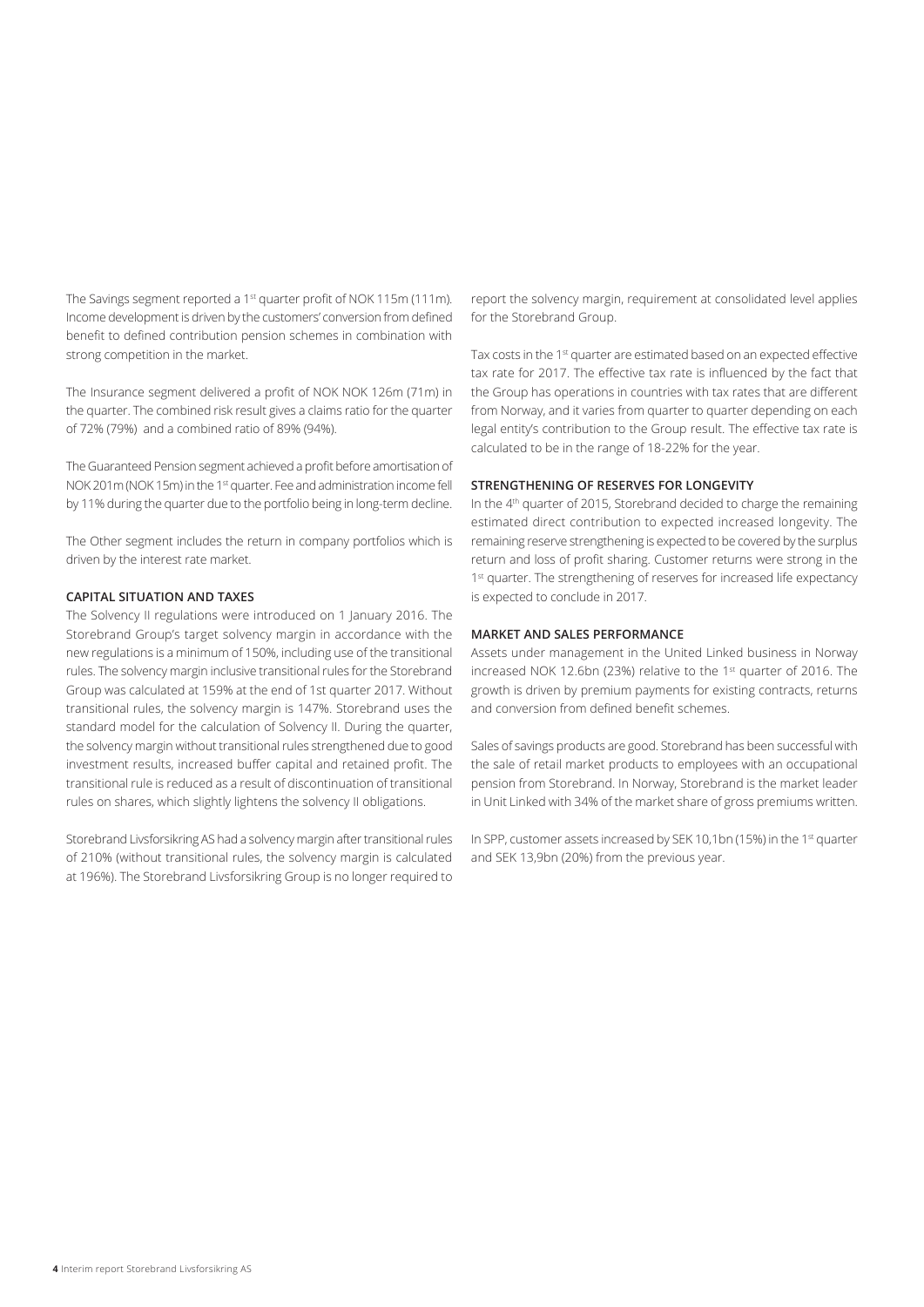## Savings

### **Increased earnings due to a higher volume**

*The Savings business area includes products for retirement savings with no interest rate guarantees. The business area consists of defined contribution pensions in Norway and Sweden.* 

#### **SAVINGS**

|                                                | 2017                     | 2016           |                |                |                | $-31.03$<br>01.1 | Full Year |        |
|------------------------------------------------|--------------------------|----------------|----------------|----------------|----------------|------------------|-----------|--------|
| (NOK million)                                  | Q1                       | O <sub>4</sub> | O <sub>3</sub> | Q <sub>2</sub> | O <sub>1</sub> | 2017             | 2016      | 2016   |
| Fee and administration income                  | 369                      | 353            | 347            | 323            | 355            | 369              | 355       | 1,378  |
| Operational cost                               | $-253$                   | $-232$         | $-248$         | $-244$         | $-242$         | $-253$           | $-242$    | $-966$ |
| <b>Operating profit</b>                        | 116                      | 121            | 99             | 79             | 113            | 116              | 113       | 412    |
| Financial items and risk result life & pension | $\overline{\phantom{a}}$ | $\sim$         |                | 9              | $-2$           | $-1$             | $-2$      | 6      |
| - Risk result life & pension                   | $-1$                     | $-1$           |                | 8              | $-2$           | $-1$             | $-2$      | 6      |
| <b>Profit before amortisation</b>              | 115                      | 120            | 100            | 87             | 111            | 115              | 111       | 418    |

#### **PROFIT**

The Savings segment reported a profit before amortisation of NOK 115m (111m) for the 1st quarter. Fee and administration income in 1st quarter increased 4 % relative to the 1st quarter of 2016. Adjusted for currency effect, the growth was 8 % in the 1st quarter.

Income growth is driven by the customers' conversion from definedbenefit to defined-contribution pension schemes in combination with new business and higher savings rates. For the Norwegian Unit Linked products, increased competition contributes to pressure on margins, while there are relatively stable margins in the Swedish business.

Operating costs in this segment increased during the quarter due to increased sales and marketing activities. This gives higher allocated costs for the area and lower allocated costs for Guaranteed Pension.

#### **MARKET AND SALES PERFORMANCE**

Premiums for non-guaranteed occupational pensions were NOK 3.7bn in the 1<sup>st</sup> quarter, an increase of 1% from the same period last year. Total reserves within the Unit Linked business have increased by 17% over the last year and amounted to NOK 147bn at the end of the quarter. Assets under management in the United Linked business in Norway increased NOK 12.6bn (23%) relative to the 1st quarter of 2016. The growth is driven by premium payments for existing contracts, returns and conversion from defined benefit schemes. In Norway, Storebrand is the market leader in Unit Linked with 34% of the market share of gross premiums written.

In the Swedish market, SPP is the fifth largest actor in the Other Occupational Pensions segment with a market share of 9.1% measured by premium income from Unit Linked. In SPP, customer assets increased by SEK 10,1bn (15%) in the 1st quarter and SEK 13,9bn (20%) from the previous year.

#### **KEY FIGURES**

|                      | 2017<br>2016 |         |                |         |         |
|----------------------|--------------|---------|----------------|---------|---------|
| (NOK mill.)          |              | 40      | 30             | 20      |         |
| Unit Linked-reserver | 147,311      | 139.822 | $\sim$ 131,571 | 127.876 | 125,434 |
| Unit Linked-premier  | 3.716        | 3.466   | 3.444          | 3.541   | 3,693   |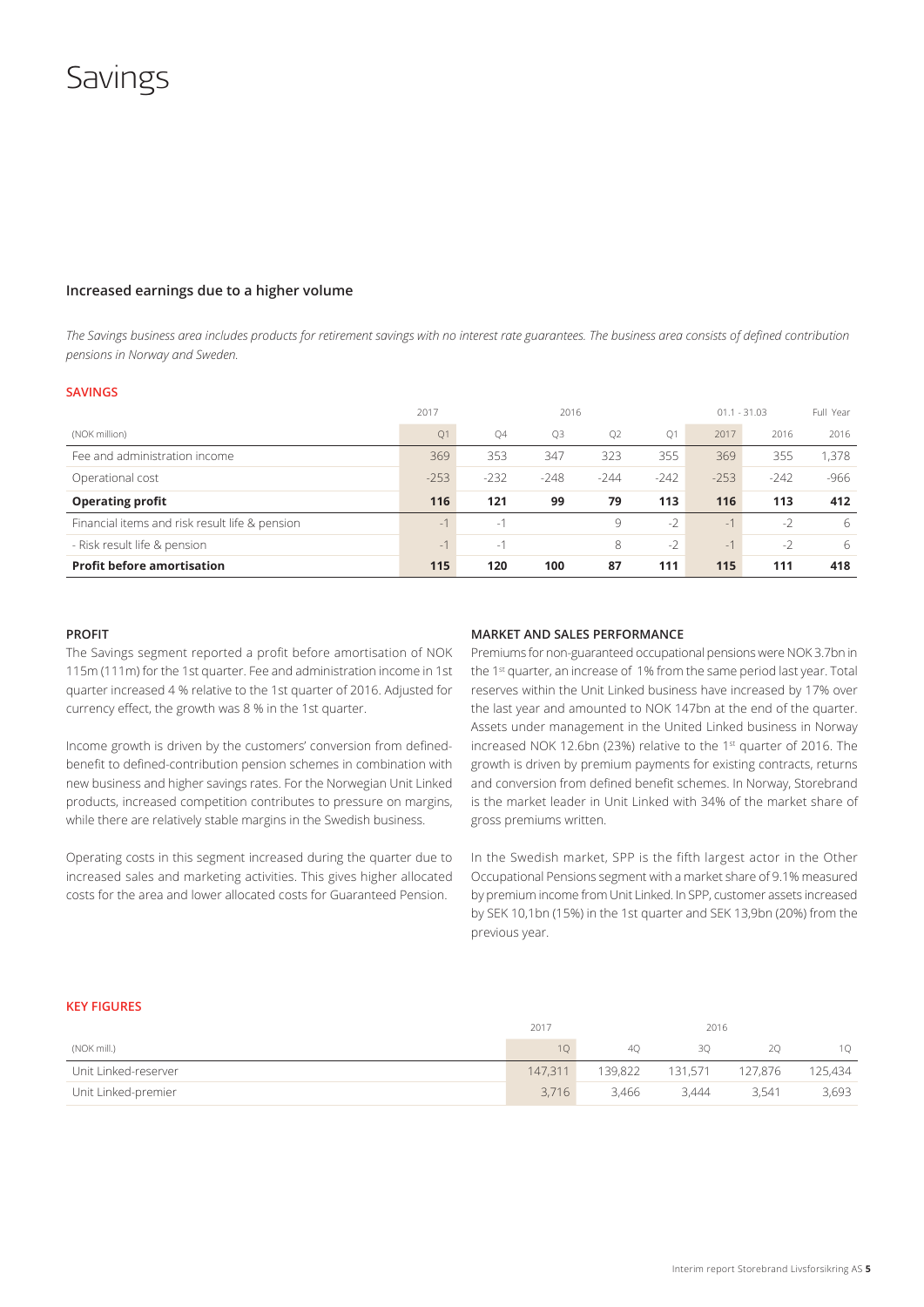## Insurance

### **Good underlying risk performance and limited growth due to new disability products**

*The Savings business area includes products for retirement savings with no interest rate guarantees. The business area consists of defined contribution pensions in Norway and Sweden.* 

### **INSURANCE**

|                                                | 2017   | 2016   |        |        |        | $01.1 - 31.03$ | Full Year |          |
|------------------------------------------------|--------|--------|--------|--------|--------|----------------|-----------|----------|
| (NOK million)                                  | 1Q     | 40     | 3Q     | 2Q     | 10     | 2017           | 2016      | 2016     |
| Insurance result                               | 191    | 192    | 197    | 153    | 147    | 191            | 147       | 689      |
| - Insurance premiums f.o.a.                    | 673    | 689    | 690    | 693    | 687    | 673            | 687       | 2,759    |
| - Claims f.o.a.                                | $-482$ | $-496$ | $-493$ | $-540$ | $-540$ | $-482$         | $-540$    | $-2,070$ |
| Operational cost                               | $-117$ | $-114$ | $-107$ | -90    | $-107$ | $-117$         | $-107$    | $-418$   |
| <b>Operating profit</b>                        | 74     | 78     | 90     | 63     | 40     | 74             | 40        | 271      |
| Financial items and risk result life & pension | 53     | 43     | 50     | 34     | 31     | 53             | 31        | 158      |
| - Financial result                             | 53     | 43     | 50     | 34     | 31     | 53             | 31        | 158      |
| <b>Profit before amortisation</b>              | 126    | 121    | 140    | 97     | 71     | 126            | 71        | 429      |

#### **PROFIT**

Insurance delivered a profit before amortisation of NOK 126m ( 71m) in 1st quarter. Overall combined ratio for the quarter was 89 % (94%).

The combined risk result gives a claims ratio of 72 % (79 %) in the 1st quarter. Employer's liability insurance delivered a good result due to high financial income and a lower claims ratio than the previous year. Group disability pension was more profitable compared with the previous year. The market for defined-contribution pensions is very competitive and the price for disability pension is a key competition parameter. Personal insurance maintains a good level of profitability.

The cost percentage ended at 17% (15%) for the 1st quarter. As planned, increased ambitions of growth have resulted in higher allocated costs for the insurance area.

The investment portfolio of Insurance in Norway amounts to NOK 5.4bn, which is primarily invested in fixed income securities with a short and medium duration.The assets have had good returns during the quarter.

#### **MARKET AND SALES PERFORMANCE**

Premium for own account amounts to NOK 673m (687m) in the 1<sup>st</sup> quarter.

For risk cover in connection with defined-contribution pensions in Norway, future growth is expected to be driven by conversions from defined-benefit to defined-contribution pensions. The new disability pension regulations, which entered into force on 1 January 2016, have resulted in a lower premium volume.

### **PORTFOLIO PREMIUM (ANNUAL)**

|                                         | 2017  | 2016  |       |       |       |
|-----------------------------------------|-------|-------|-------|-------|-------|
| (NOK million)                           | 10    | 40    | 30    | 20    | 10    |
| Individual life*                        | 635   | 632   | 629   | 626   | 623   |
| Group life**                            | 874   | 896   | 908   | 890   | 901   |
| Pension related disability insurance*** | 1.185 | 1.297 | 1.268 | 1.253 | 1.204 |
| Portfolio premium                       | 2,694 | 2,824 | 2,805 | 2,769 | 2,728 |

\* *Individual life disability insurance \*\* Group disability, workers compensation insurance \*\*\* DC disability risk premium Norway and disability risk Sweden*

|                       | 2017            | 2016 |      |      |      |
|-----------------------|-----------------|------|------|------|------|
| <b>KEY FIGURES</b>    | 10 <sup>1</sup> | 40   | 30   | 20   | 10   |
| Claims ratio          | 72 %            | 72 % | 71 % | 78 % | 79 % |
| Cost ratio            | 17 %            | 17 % | 15 % | 13 % | 15 % |
| <b>Combined ratio</b> | 89 %            | 89 % | 87%  | 91 % | 94 % |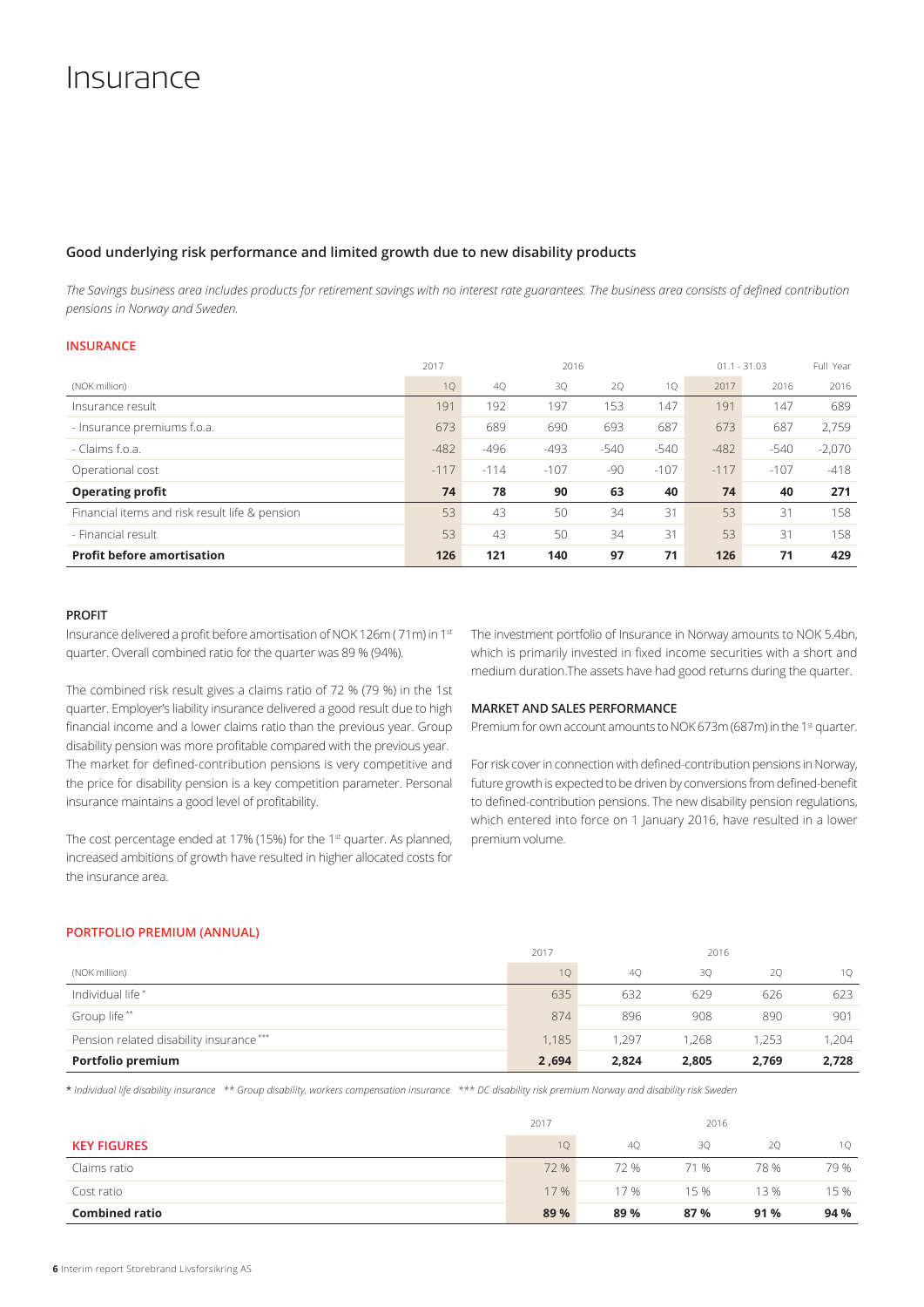## Guaranteed pension

### **Income reduction in line with strategy and population trends. Positive net profit sharing and risk results during the quarter.**

*The Guaranteed Pension business area includes long-term pension savings products that give customers a guaranteed rate of return. The area includes defined benefit pensions in Norway and Sweden, paid-up policies and individual capital and pension insurance.*

### **GUARANTEED PENSION**

|                                                | 2017   |        | 2016   |        |        | $01.1 - 31.03$ |        |        |
|------------------------------------------------|--------|--------|--------|--------|--------|----------------|--------|--------|
| (NOK mill.)                                    | 10     | 40     | 30     | 20     | 10     | 2017           | 2016   | 2016   |
| Fee and administration income                  | 358    | 376    | 403    | 383    | 404    | 358            | 404    | .566   |
| Operational cost                               | $-221$ | $-260$ | $-257$ | $-192$ | $-271$ | $-221$         | $-271$ | $-981$ |
| <b>Operating profit</b>                        | 137    | 116    | 146    | 191    | 132    | 137            | 132    | 585    |
| Financial items and risk result life & pension | 64     | 376    | $-20$  | 46     | $-117$ | 64             | $-117$ | 284    |
| - Risk result life & pension                   | 34     | $-13$  | $-18$  | $-10$  | 4      | 34             | 4      | $-37$  |
| - Net profit sharing                           | 30     | 389    | $-2$   | 57     | $-122$ | 30             | $-122$ | 322    |
| <b>Profit before amortisation</b>              | 201    | 492    | 126    | 237    | 15     | 201            | 15     | 870    |

#### **PROFIT**

Guaranteed Pension achieved a profit before amortisation and strengthening of longevity reserves of NOK 201m (NOK 15m) during the 1st quarter of 2017.

Fee and administration income has performed consistent with the fact that a large part of the portfolio is mature and in long-term decline. Income was NOK 358m (NOK 404m) in the 1st quarter. This is equivalent to a reduction of 11% in 2017 compared with the same quarter in the previous year.

The operating costs were reduced due to the area being in long-term decline and amounted to NOK 221m (NOK 271m.) for the quarter.

The risk result was NOK 34m (NOK 4m) in the 1<sup>st</sup> quarter. The risk result was generated in the Swedish business and is driven by positive mortality development compared with the tariff. The risk result in the Norwegian business was restricted due to reserve strengthening based in the introduction of a new group disability pension and the general disability development in the population.

The result from profit sharing and loan losses consists of profit sharing and financial effects. The result was NOK 30m (- NOK 122m) during the 1st quarter of 2017. The result was generated in the Swedish business and during the quarter was driven by a positive development in the equity, realestate and credit portfolios. The Norwegian business is prioritising the build-up of buffers and reserves instead of profit sharing between customers and owners.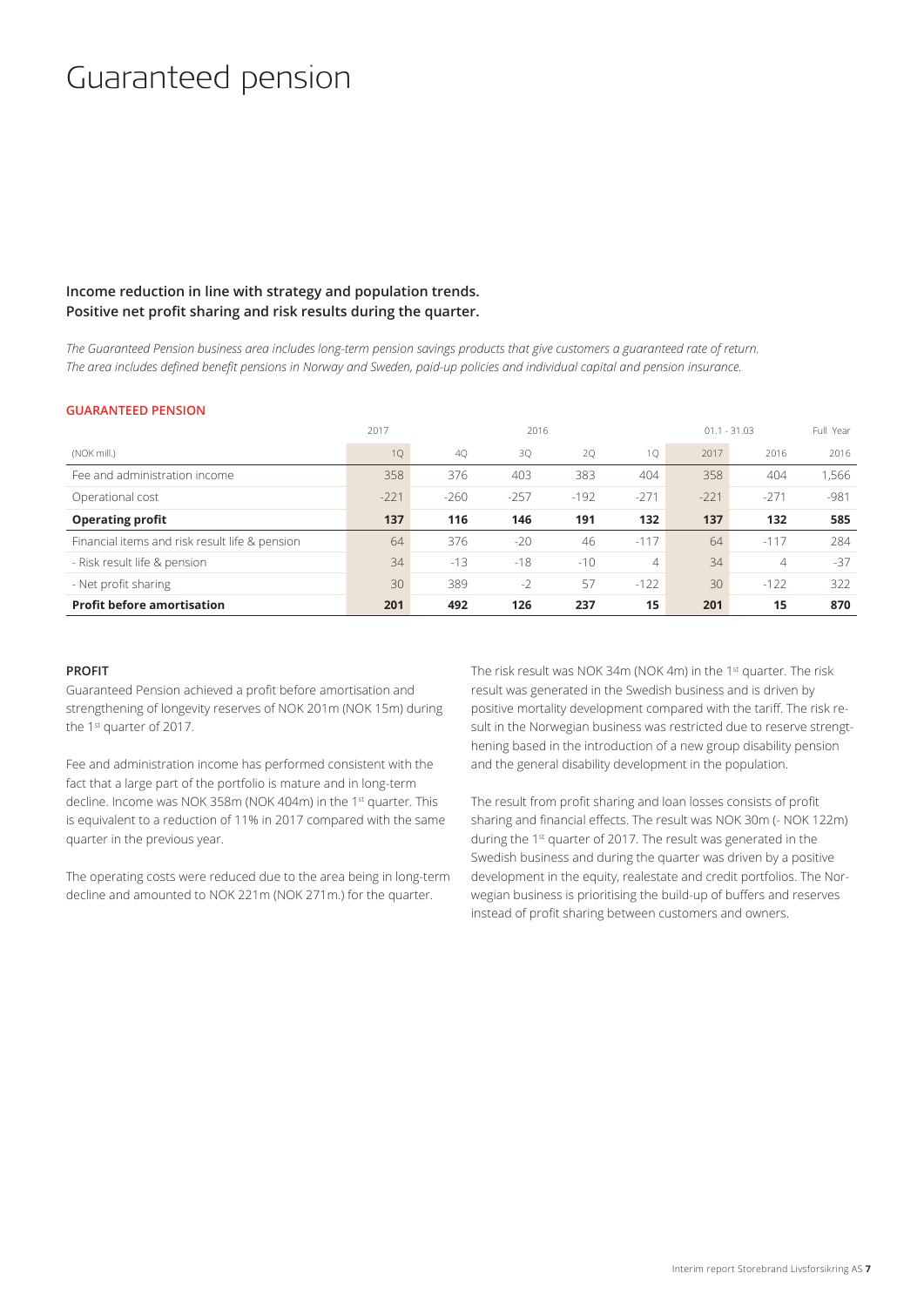### **BALANCE SHEET AND MARKET TRENDS**

The majority of products are closed for new business, and the customers' choices about transferring from guaranteed to non-guaranteed products are in line with the Group's strategy. As of the 1<sup>st</sup> quarter, customer reserves for guaranteed pensions amounted to NOK 261bn, which is a decrease of approximately NOK 5bn since the 1st quarter of 2016. The total premium income for guaranteed pensions (excluding transfers) was NOK 2bn (NOK 2.7bn) in the 1<sup>st</sup> quarter, which was a reduction of 28%.

In the Norwegian business, paid-up policies were the only guaranteed pension portfolio experiencing growth and amounted to NOK 121bn as of the 1<sup>st</sup> quarter, an increase of NOK 12bn since the 1<sup>st</sup> quarter of 2016, which is equivalent to 11 per cent. From and including the

4<sup>th</sup> quarter of 2014, the customers were given an offer to convert from traditional paid-up policies to paid-up policies with investment choice. Paid-up policies with investment options, which are included in the Savings segment, amounted to NOK 5.8bn as of the 1<sup>st</sup> quarter. Reserves for defined-benefit pensions in Norway amounted to NOK 42bn at the end of the 1<sup>st</sup> quarter, a decline of NOK 9bn since the 1st quarter of 2016.

Guaranteed portfolios in the Swedish business totalled NOK 83bn as of the 1st quarter, which corresponds to a decrease of NOK 7bn since the 1<sup>st</sup> quarter of 2016. The decrease was largely due to the NOK/SEK exchange rate.

### **KEY FIGURES**

|                                                     | 2017    |         |         |         |         |
|-----------------------------------------------------|---------|---------|---------|---------|---------|
| (NOK million)                                       | 10      | 40      | 30      | 20      | 10      |
| Guaranteed reserves                                 | 261.148 | 258,723 | 261.547 | 265,300 | 265.931 |
| Guaranteed reseves in % of total reserves           | 63.9%   | 64.9 %  | 66.5%   | 67.5%   | 67.9 %  |
| Transfer out of guaranteed reserves                 | 541     | 245     | 239     | 621     | 2 200   |
| Buffer capital in % of customer reserves Storebrand | 5.4 %   | 57%     | 5.6 %   | 6.3%    | 5.9%    |
| Buffer capital in % of customer reserves SPP        | 6.7%    | 6.7%    | 6.7%    | 6.3%    | 6.6 %   |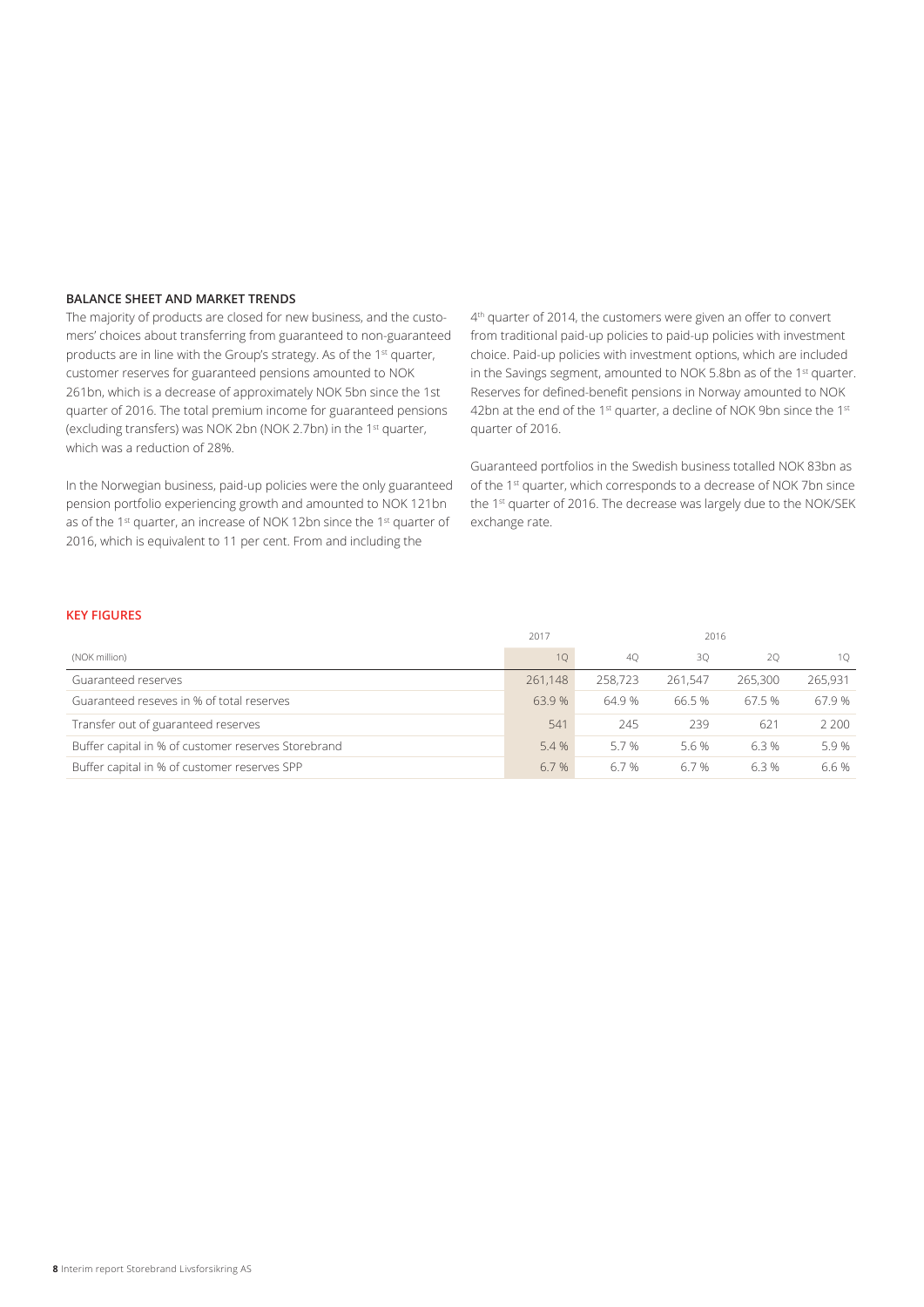## Other

*Under Other, the company portfolios and smaller daughter companies with Storebrand Life Insurance and SPP are reported. In addition, the result associated with the activities at BenCo is included.* 

### **PROFIT**

|                                                | 2017           | 2016  |       |                   | $01.1 - 31.03$ |           | Full Year |                |
|------------------------------------------------|----------------|-------|-------|-------------------|----------------|-----------|-----------|----------------|
| (NOK million)                                  | 1Q             | 40    | 3Q    | 2Q                | 10             | 2017      | 2016      | 2016           |
| Fee and administration income                  | 16             | 25    | 25    | 22                | 22             | 16        | 22        | 94             |
| Operational cost                               | $-13$          | $-12$ | $-12$ | $-10$             | $-14$          | $-13$     | $-14$     | $-48$          |
| <b>Operating profit</b>                        | 3              | 13    | 13    | $12 \overline{ }$ | 8              | 3         | 8         | 46             |
| Financial items and risk result life & pension | 75             | $-29$ | 136   | 134               | 91             | 75        | 91        | 331            |
| - Risk result life & pension                   | $\overline{2}$ | $-11$ |       | $-4$              | 22             | $\bigcap$ | 22        | $\overline{7}$ |
| - Financial result                             | 73             | $-18$ | 141   | 140               | 69             | 73        | 69        | 333            |
| - Net profit sharing                           |                | $-1$  | $-6$  | $-2$              |                |           |           | $-9$           |
| <b>Profit before amortisation</b>              | 78             | $-17$ | 148   | 146               | 99             | 78        | 99        | 377            |

Fee and administration income is associated to Benco's business being wound down over a long-term.

Swedish life insurance companies amounted to NOK 22.4bn at the end of the 1<sup>st</sup> quarter.

The financial result for the Other includes the net return from the company portfolios of SPP and Storebrand Livsforsiking as well as the net result for subsidiaries.

The Storebrand Life Insurance Group is funded by a combination of equity and subordinated loans.With the interest rate level at the end of the 1st quarter, interest expenses of approximately NOK 100m per quarter are expected. The company portfolios in the Norwegian and

The investments are primarily in interest-bearing securities in Norway and Sweden with short maturities. The Norwegian company portfolio reported a return of 0.52% for the quarter. The Swedish company portfolio had weak negative returns due to the continued low interest rates in Sweden.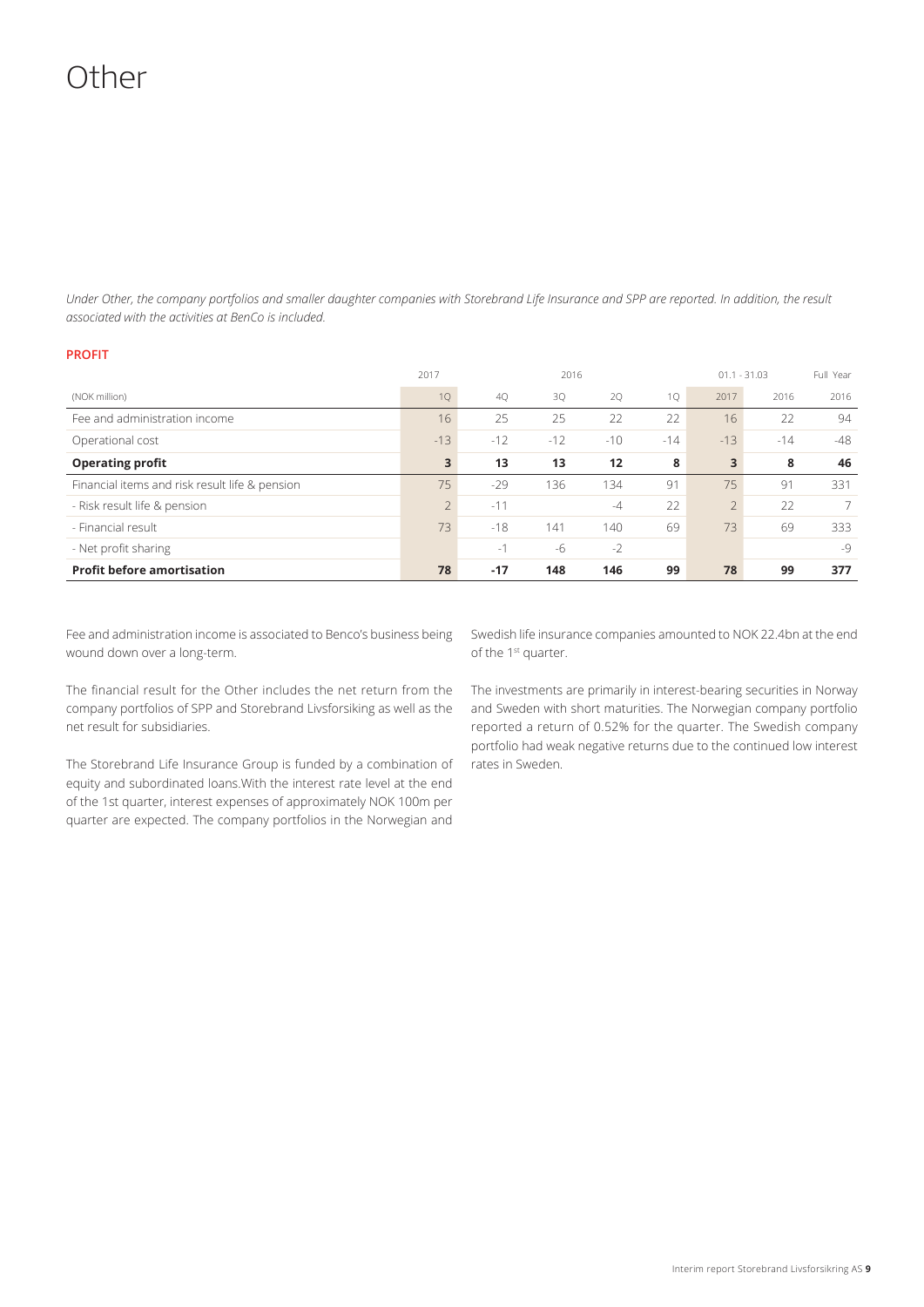## Balance sheet, solidity and capital situation

*Continuous monitoring and active risk management is a core area of Storebrand's business. Risk and solidity are both followed up on at the Group level and in the legal entities. Regulatory requirements for financial strength and risk management follow the legal entities to a large extent. The section is thus divided up by legal entities.* 

#### **STOREBRAND LIVSFORSIKRING GROUP**

The solidity capital <sup>1)</sup> amounted to NOK 58.8 bn. at the end of 1<sup>st</sup> quarter, an increase of NOK 1.6bn in the 1<sup>st</sup> quarter. Positive results, increased customer buffers in the Swedish business and reduction of customer buffers in the Norwegian business.

### **STORBRAND LIVSFORSIKRING AS**

**CUSTOMER BUFFERS**

The market value adjustment reserve fell by NOK 0.4bn during the 1st quarter, and amounted to NOK 2.3bn at the end of the 1st quarter of 2017. The additional statutory reserves remained unchanged during the quarter and amounted to NOK 6.8bn at the end of the 1st quarter of 2017. The excess value of held-to-maturity bonds and loans valued at amortised cost has been unchanged since the start of the year and was NOK 8.8bn as of the 1<sup>st</sup> quarter. The excess value of bonds and loans at amortised cost is not included in the financial statements.



#### **ALLOCATION OF GUARANTEED CUSTOMER ASSETS**



Additional reserves in % of customer funds with guarantee

Customer assets increased by NOK 4bn in the 1st quarter due to positive returns. Customer assets totalled NOK 246bn at the end of the 1<sup>st</sup> quarter of 2017. Customer assets within non-guaranteed Savings increased by NOK 2.7bn in the 1<sup>st</sup> quarter. Guaranteed customer assets increased by NOK 1.3 bn in the 1<sup>st</sup> quarter.

<sup>1)</sup> Consists of equity, subordinated loan capital, market value adjustment reserve, risk equalisation reserve, unrealised gains/losses on bonds and loans at amortised cost, additional *statutory reserves, conditional bonuses and retained earnings.*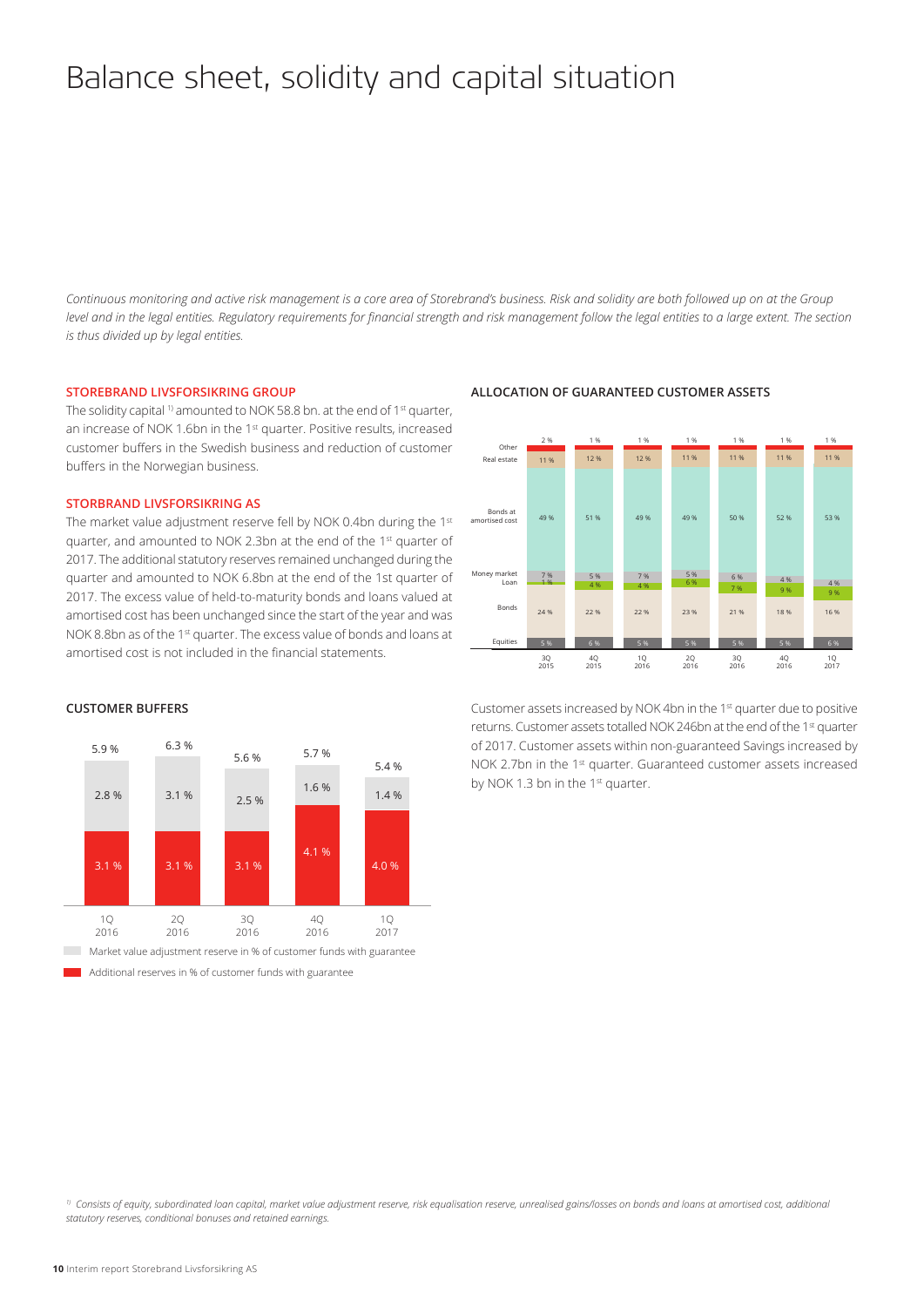



The buffer capital amounted to SEK 6.4bn (SEK 5.5bn) as of the 1st quarter.

### **ALLOCATION OF GUARANTEED CUSTOMER ASSETS**



Total assets under management in SPP were SEK 166bn. This corresponds to a increase of 2.2% compared with the 4th quarter of 2016. For customer assets in non-guaranteed savings, assets under management totalled NOK 82.6bn in the 1<sup>st</sup> quarter, which corresponds to an increase of 4.8%, compared with the 4<sup>th</sup> quarter of 2016.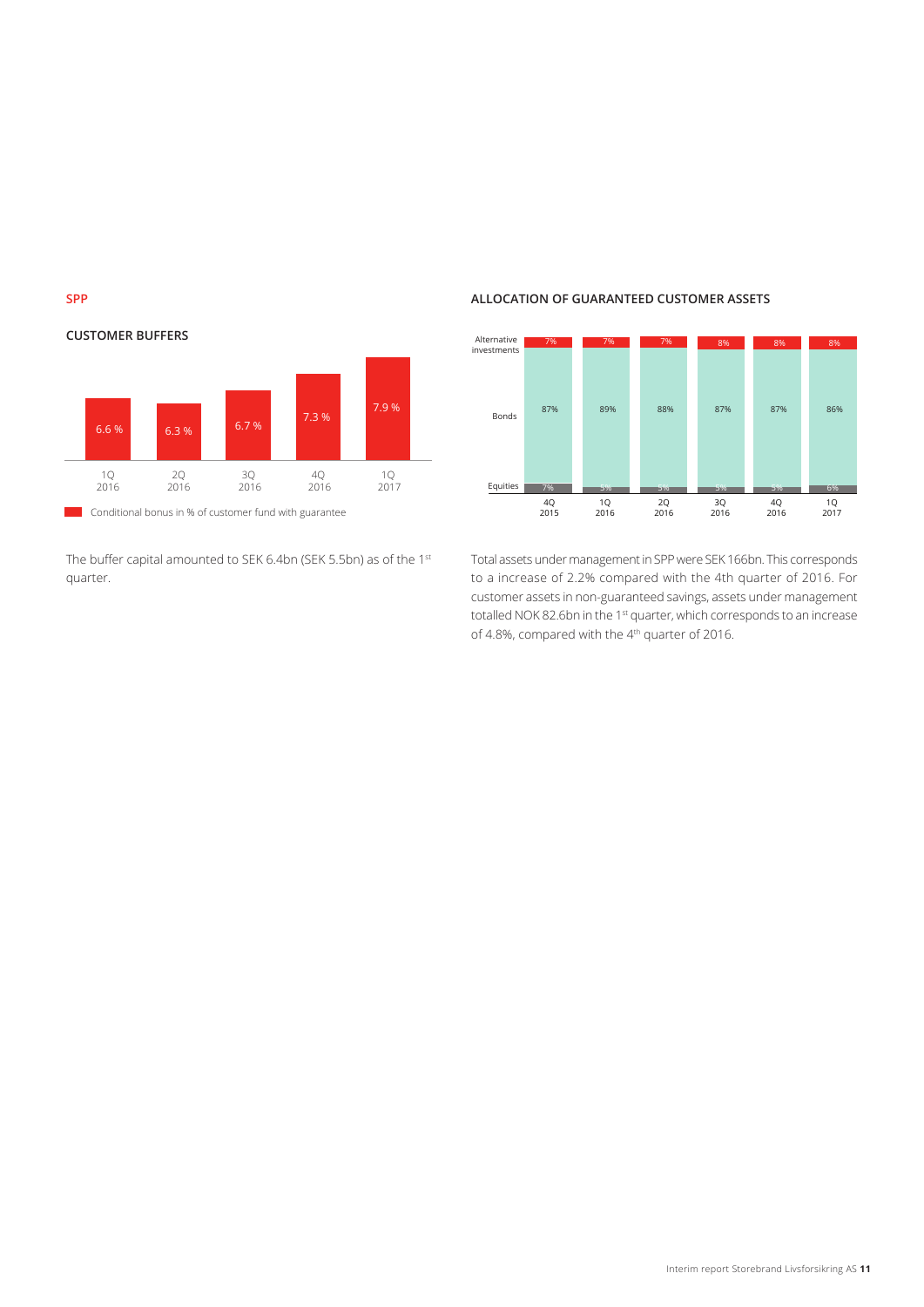## Outlook

### **FINANCIAL PERFORMANCE**

Storebrand is the market leader for the sale of pension solutions to Norwegian businesses. Defined-contribution pension plans are the dominant solution for pension savings in Norway. The market for defined-contribution pensions is growing and Storebrand's reserves within Unit Linked increased by 23% from the 1<sup>st</sup> quarter of 2016. Storebrand also has a strong challenger role for the sale of pension solutions to Swedish businesses and Unit Linked reserves at SPP grew by 13% from the 1st quarter of 2016. Good sales growth for defined-contribution pensions is expected in the future. Work is being carried out to improve profitability within this area.

The loyalty programme for employees with companies that have a pension scheme at Storebrand will be an important area of focus in the future. The competition in the market has resulted in pressure on margins within the Savings and Insurance segments that in turn sets requirements for cost reductions and adaptations in distribution and product solutions to achieve continued profitable growth. In order to realise the ambitions in the retail market, sales must continue to increase.

The Guaranteed Pension segment is in long-term decline and the combined reserves for the Guaranteed business are decreasing. However, there is continued growth in the reserves linked to paid-up policies due to companies choosing to convert existing defined-benefit schemes to defined-contribution schemes. It is expected that the growth in paid-up policies will decline in the future and that there will be flat growth in reserves over several years before the reserves start to fall. The portfolio of paid-up policies makes a limited contribution towards the Group's results with the present interest rates. Guaranteed reserves represent an increasingly smaller share of the Group's total pension reserves and were 64% at the end of the quarter.

A target has been set for combined nominal costs to be lower in 2018 compared with the level at the end of 2015. Storebrand will still make selected investments in growth. The partnership with Cognizant is expected to provide lower costs for the Group in the coming years.

#### **MARKET TRENDS**

The Norwegian ten-year interest rate on government bonds fell by approximately 0.1 percentage points in the first quarter. The Swedish ten-year interest rate remained largely unchanged in the first quarter. The rise in interest rates that occurred in the USA and EU from autumn last year has now ended and the ten-year interest rates in these countries are now slightly lower than they were at the start of the year.

The Federal Reserve increased the fund rate in March and the shortterm market rate in the USA is now approximately 0.8%. It is expected that the central bank's programme for purchasing fixed income securities will be gradually reduced in the time ahead. We have not seen an equivalent increase in Europe and the interest here is still negative of approximately -0.7%.

The finance sector is characterised by the weak capitalisation of some European banks in combination with weakened credit portfolios. The authorities have implemented measures in several countries to alleviate the situation in certain exposed banks. Deutsche Bank conducted an equity issue during the first quarter.

#### **RISK**

Market risk is the Group's biggest risk. In the Board's ORSA (self-assessment of risk and solvency) process, developments in interest rates, credit spreads, and equity and property values are considered to be the biggest risks that influence the solvency of the Group. Storebrand has adapted to the low interest rates by building up buffer capital. Over time the level of the annual interest rate guarantee will be reduced. In the long term, continued low interest rates will represent a risk for products with guaranteed high interest rates running at a loss, and it is therefore important to achieve a return that exceeds the interest rate guarantee associated with the products. Storebrand has therefore adjusted its assets by building a robust portfolio with bonds at amortised cost to achieve the guaranteed interest rate. For insurance risk, increased life expectancy and the development in disability are the factors that have greatest influence on solvency. Operational risk is closely monitored and may also have a significant effect on solvency.

### **SOLVENCY II - ULTIMATE FORWARD RATE**

On 6 April, the European Insurance and Occupational Pensions Authority (EIPOA) announced changes to the Ultimate Forward Rate (UFR) which, together with market interest rates, determine the discount rate for the insurance liabilities in Solvency II. For NOK, the change means that the UFR is reduced from 4.2% to 3.65%. The reduction will be phased in gradually, with a maximum of 15 basis points per year. The UFR for 2018 will therefore be 4.05%. The reduction was expected. As a result of this, a reduction in the solvency margin excluding transitional rules of 8 percentage points is expected. On the other hand, the required rate of return on our investments is also lower and it will be easier to comply with the development in liabilities over time. The solvency position is therefore expected to strengthen over time following the immediate weakening.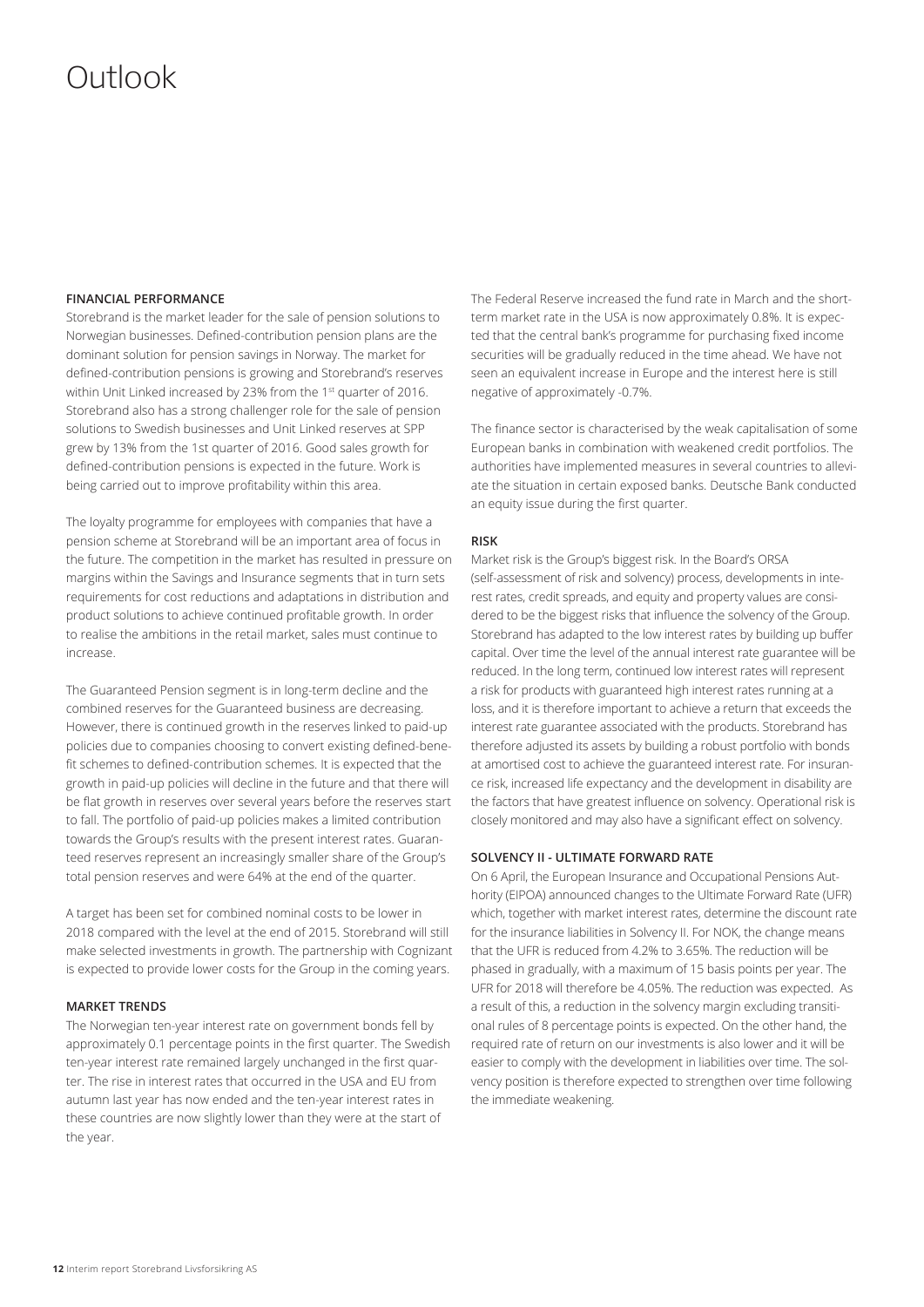### **CONSULTATION REGARDING CHANGES TO THE SOLVENCY II STANDARD MODEL**

The EIPOA conducted a consultation process in connection with changes to the standard model for calculating capital requirements. The objectives were: (1) ensure that the capital requirements are in proportion to the actual risk, (2) ensure consistent treatment between countries, and (3) simplification. Among other things, the issues that were assessed included exposure to regional and local authorities, calibrating the risk of mortality, the possibility of using company-specific parameters for life insurance, exchange rate risk at group level, interest rate risk, risk-reducing effect of deferred tax and risk margin.

### **THE GOVERNMENT WANTS TO ABOLISH INVESTMENT RESTRICTIONS**

The Ministry of Finance has asked the Financial Supervisory Authority of Norway to prepare a consultation memo proposing the repeal of the provision in the Financial Undertakings Act that insurance companies cannot own more than 15% of other businesses ("non-insurance operations") Reference is made to the fact that Solvency II has reduced the need for such provisions. The Ministry also wants to facilitate the increased use of pension capital in Norwegian infrastructure projects.

#### **EQUITY SAVINGS ACCOUNT AND FUND ACCOUNT**

Equity savings account expected to be introduced from 1 July 2017. The scheme involves individuals being able to trade in shares and equity funds within the framework of an equity savings account. Profits will not be taxable until amounts are withdrawn from the equity savings account.

The Ministry of Finance has sent proposed regulations regarding equity savings accounts for consultation. It is assumed that there will be a transitional period until the end of 2017, whereby existing shares and equity funds can be transferred to a share savings account without this resulting in capital gains tax. The Ministry will consider extending the transitional period.

A proposal regarding changes to the tax rules for fund accounts has been circulated for consultation. The Ministry has proposed changes such that fund accounts with an insurance element of less than 150% of the balance will be treated the same as mutual funds. Fund accounts with an insurance element down to 101% of the balance have thus far had lower capital gains tax than mutual funds

### **SEPARATE PENSION ACCOUNT**

The government's report regarding separate pension accounts was presented before Christmas. It is not yet clear how this will be followed up, but in a letter to the government on 27 February, the Norwegian Confederation of Trade Unions (LO) made it clear that they want separate pension accounts and requested that the government present a proposal based on the report as soon as possible.

The Confederation of Norwegian Enterprise (NHO) proposed the introduction of pension accounts in connection with the annual wage settlement in 2014. The issue was first assessed by these parties and then by the government. Based on the involvement of these parties, we consider it probable that work will continue on this type of reform until the main bargaining period in spring 2018.

#### **NO FINANCIAL TAX IN SWEDEN**

The Swedish government concluded that a financial tax of 15% on the income base of finance companies will not be introduced. It has instead been proposed to increase the banks' fee to the resolution reserve from 0.09% to 0.125%. This has no impact on SPP.

### **CAPITAL MANAGEMENT**

 The solvency ratio for the Storebrand group without transitional rules at the end of the 1<sup>st</sup> quarter was 147%. The solvency level shows that the Group is robust for the risks the business faces. A gradual improvement is expected in the underlying solvency margin in the coming years. This is primarily due to the discontinuation of the strengthening of reserves for increased life expectancy, expected result achievement in the Group, and reduced capital requirements from guaranteed business. The strengthening of reserves for increased life expectancy is expected to conclude in 2017.

Lysaker, 26 April 2017 Board of directors Storebrand Livsforsikring AS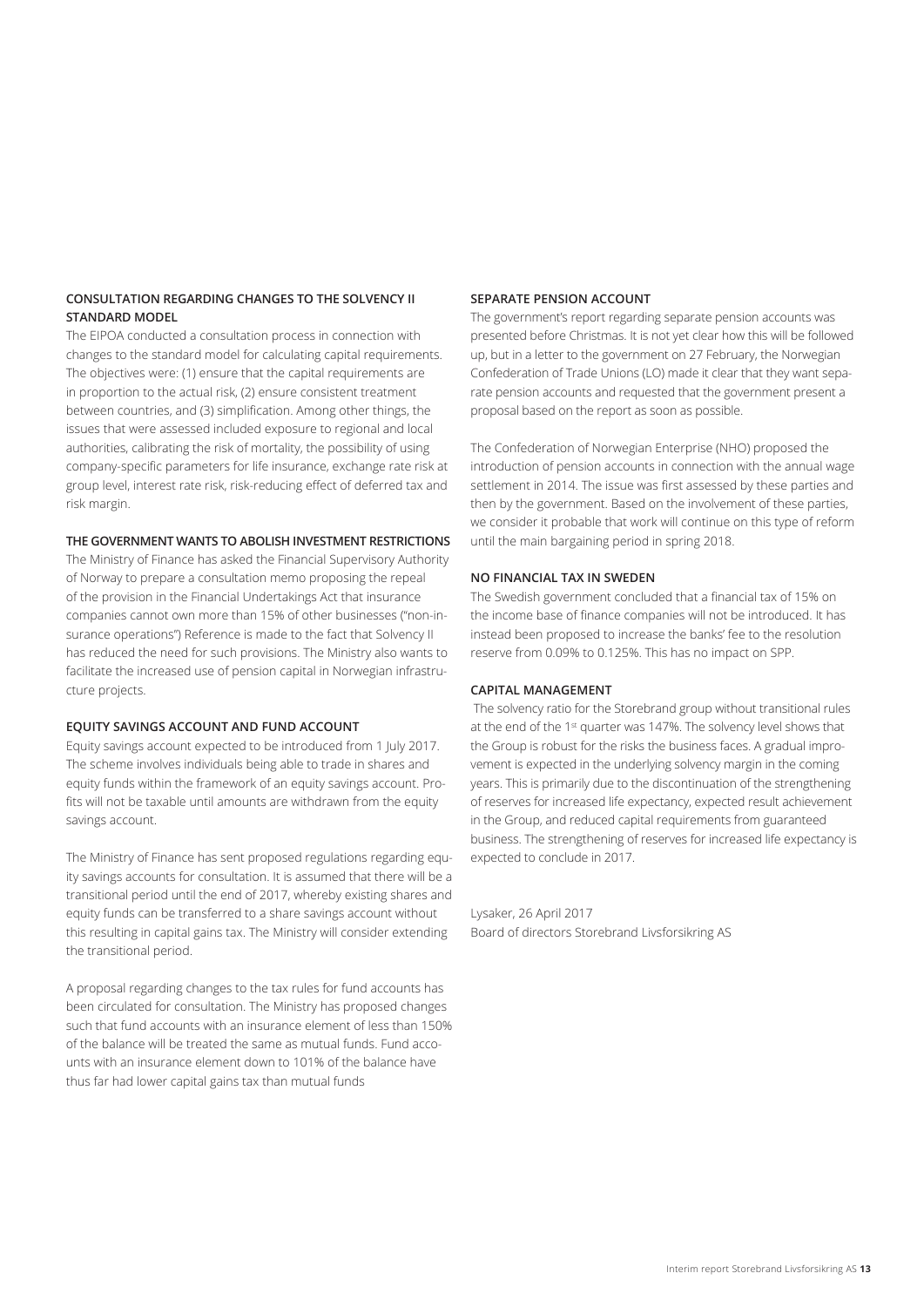## Storebrand Livsforsikring group Statement of comprehensive income

|                                                                                                      | 1Q             |                | Full Year |
|------------------------------------------------------------------------------------------------------|----------------|----------------|-----------|
| (NOK million)                                                                                        | 2017           | 2016           | 2016      |
| <b>Technical account</b>                                                                             |                |                |           |
| Gross premiums written                                                                               | 6,733          | 7,617          | 23,433    |
| Reinsurance premiums ceded                                                                           | $-22$          | $-41$          | $-127$    |
| Premium reserves transferred from other companies                                                    | 581            | 451            | 1,454     |
| <b>Premiums for own account</b>                                                                      | 7,293          | 8,027          | 24,760    |
|                                                                                                      |                |                |           |
| Income from investments in subsidiaries, associated companies and joint-controlled companies         | 60             | 37             | 150       |
| Interest income and dividends etc. from financial assets                                             | 1,248          | 1,853          | 8,517     |
| Net operating income from real estate                                                                | 222            | 246            | 897       |
| Changes in investment value                                                                          | 1,277          | 1,839          | 1,179     |
| Realised gains and losses on investments                                                             | 1,073          | 1,259          | 3,389     |
| Total net income from investments in the collective portfolio                                        | 3,881          | 5,234          | 14,132    |
|                                                                                                      |                |                |           |
| Income from investments in subsidiaries, associated companies and joint-controlled companies         | 7              | $\overline{4}$ | 17        |
| Interest income and dividends etc. from financial assets                                             | $-6$           | $-5$           | 625       |
| Net operating income from real estate                                                                | 25             | 20             | 83        |
| Changes in investment value                                                                          | 4,859          | $-3,320$       | 8,552     |
| Realised gains and losses on investments                                                             | 505            | 341            | 1,036     |
| Total net income from investments in the investment selection portfolio                              | 5,390          | $-2,960$       | 10,313    |
|                                                                                                      |                |                |           |
| Other insurance related income                                                                       | 435            | 499            | 2,013     |
|                                                                                                      |                |                |           |
| Gross claims paid                                                                                    | $-4,539$       | $-4,478$       | $-18,007$ |
| Claims paid - reinsurance                                                                            | 3              | 2              | 18        |
| Premium reserves etc. transferred to other companies                                                 | $-2,896$       | $-2,997$       | $-6,101$  |
| <b>Claims for own account</b>                                                                        | $-7,432$       | $-7,472$       | $-24,090$ |
| To (from) premium reserve, gross                                                                     | $-151$         | $-4,105$       | $-3,743$  |
| To/from additional statutory reserves                                                                | 35             | 187            | $-1,490$  |
| Change in value adjustment fund                                                                      | 362            | $-193$         | 1,836     |
| Change in premium fund, deposit fund and the pension surplus fund                                    | $-18$          | $-3$           | $-11$     |
| To/from technical reserves for non-life insurance business                                           | $-23$          | $-29$          | $-34$     |
| Change in conditional bonus                                                                          | $-515$         | 2,249          | 1,126     |
| Transfer of additional statutory reserves and value adjustment fund from other insurance             |                |                |           |
| companies/pension funds                                                                              | $-3$           |                | 2         |
| Changes in insurance obligations recognised in the Profit and Loss Account - contractual obligations | $-312$         | $-1,894$       | $-2,314$  |
| Change in premium reserve                                                                            | $-6,349$       | 511            | $-19,352$ |
| Changes in insurance obligations recognised in the Profit and Loss Account                           |                |                |           |
| - investment portfolio separately<br>Profit on investment result                                     | $-6,349$       | 511            | $-19,352$ |
|                                                                                                      |                |                | $-501$    |
| Other allocation of profit                                                                           |                | 1              | $-263$    |
| Uanallocated profit                                                                                  | $-1,586$       | $-964$         |           |
| <b>Funds allocated to insurance contracts</b>                                                        | $-1,586$       | -964           | -765      |
| Management expenses                                                                                  | $-98$          | -97            | $-397$    |
| Selling expenses                                                                                     | $-167$         | $-196$         | -706      |
| Change in pre-paid direct selling expenses                                                           | $\overline{2}$ | $-10$          |           |
| Insurance-related administration expenses (incl. commissions for reinsurance received)               | $-361$         | $-348$         | $-1,415$  |
| Insurance-related operating expenses                                                                 | $-624$         | -651           | $-2,518$  |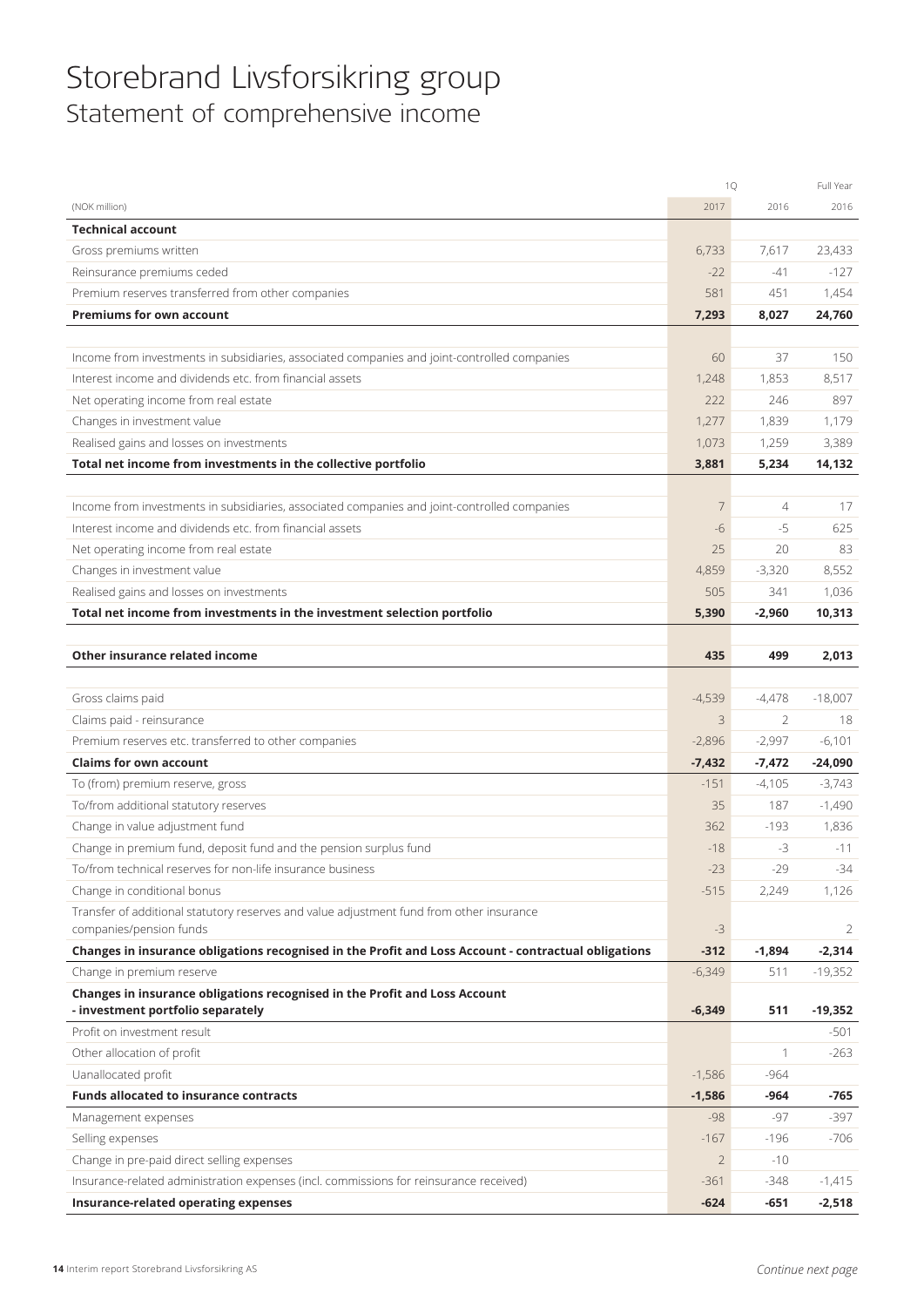## Storebrand Livsforsikring group Statement of comprehensive income continue

|                                                                                              |                | 1Q     | Full Year |
|----------------------------------------------------------------------------------------------|----------------|--------|-----------|
| (NOK million)                                                                                | 2017           | 2016   | 2016      |
| Other insurance related expenses                                                             | $-224$         | -97    | -451      |
| <b>Technical insurance profit</b>                                                            | 472            | 231    | 1,728     |
|                                                                                              |                |        |           |
| <b>Non-technical account</b>                                                                 |                |        |           |
| Income from investments in subsidiaries, associated companies and joint-controlled companies | $-3$           | 5      | 24        |
| Interest income and dividends etc. from financial assets                                     | 85             | 78     | 322       |
| Net operating income from real estate                                                        |                | $-3$   | 10        |
| Changes in investment value                                                                  | 58             | 58     | 287       |
| Realised gains and losses on investments                                                     | 49             | $-10$  | 124       |
| Net income from investments in company portfolio                                             | 189            | 128    | 768       |
| <b>Other income</b>                                                                          | 97             | 144    | 277       |
|                                                                                              |                |        |           |
| Management expenses                                                                          | $-8$           | $-7$   | -29       |
| Other costs                                                                                  | $-324$         | $-303$ | $-1,047$  |
| Management expenses and other costs linked to the company portfolio                          | $-332$         | $-310$ | $-1,075$  |
| Profit or loss on non-technical account                                                      | $-46$          | $-38$  | -31       |
|                                                                                              |                |        |           |
| <b>Profit before tax</b>                                                                     | 426            | 194    | 1,697     |
|                                                                                              |                |        |           |
| Tax costs                                                                                    | $-75$          | $-70$  | $-196$    |
| Profit before other comprehensive income                                                     | 351            | 123    | 1,501     |
|                                                                                              |                |        |           |
| Change in actuarial assumptions                                                              | $-3$           | $-7$   | $-79$     |
| Change in value adjustment reserve own buildings                                             | 94             | 22     | 205       |
| Profit/loss cash flow hedging                                                                | $-5$           | $-9$   | -60       |
| Adjustment of insurance liabilities                                                          | $-94$          | $-22$  | $-205$    |
| Tax on other profit elements not to be classified to profit/loss                             |                |        | 19        |
| Total other profit elements not to be classified to profit/loss                              | -9             | -16    | $-120$    |
|                                                                                              |                |        |           |
| <b>Translation differences</b>                                                               | 108            | $-238$ | $-783$    |
| Total other profit elements that may be classified to profit /loss                           | 108            | $-238$ | $-783$    |
|                                                                                              |                |        |           |
| <b>Total other profit elements</b>                                                           | 99             | $-255$ | $-902$    |
| <b>Total comprehensive income</b>                                                            | 450            | $-131$ | 598       |
|                                                                                              |                |        |           |
| Profit is attributable to:                                                                   |                |        |           |
| Minority share of profit                                                                     | 347            | 117    | 1,482     |
| Majority share of profit                                                                     | $\overline{4}$ | 6      | 19        |
|                                                                                              |                |        |           |
| Comprehensive income is attributable to:                                                     |                |        |           |
| Minority share of profit                                                                     | 445            | $-136$ | 12        |
| Majority share of profit                                                                     | 5              | 5      |           |
|                                                                                              |                |        |           |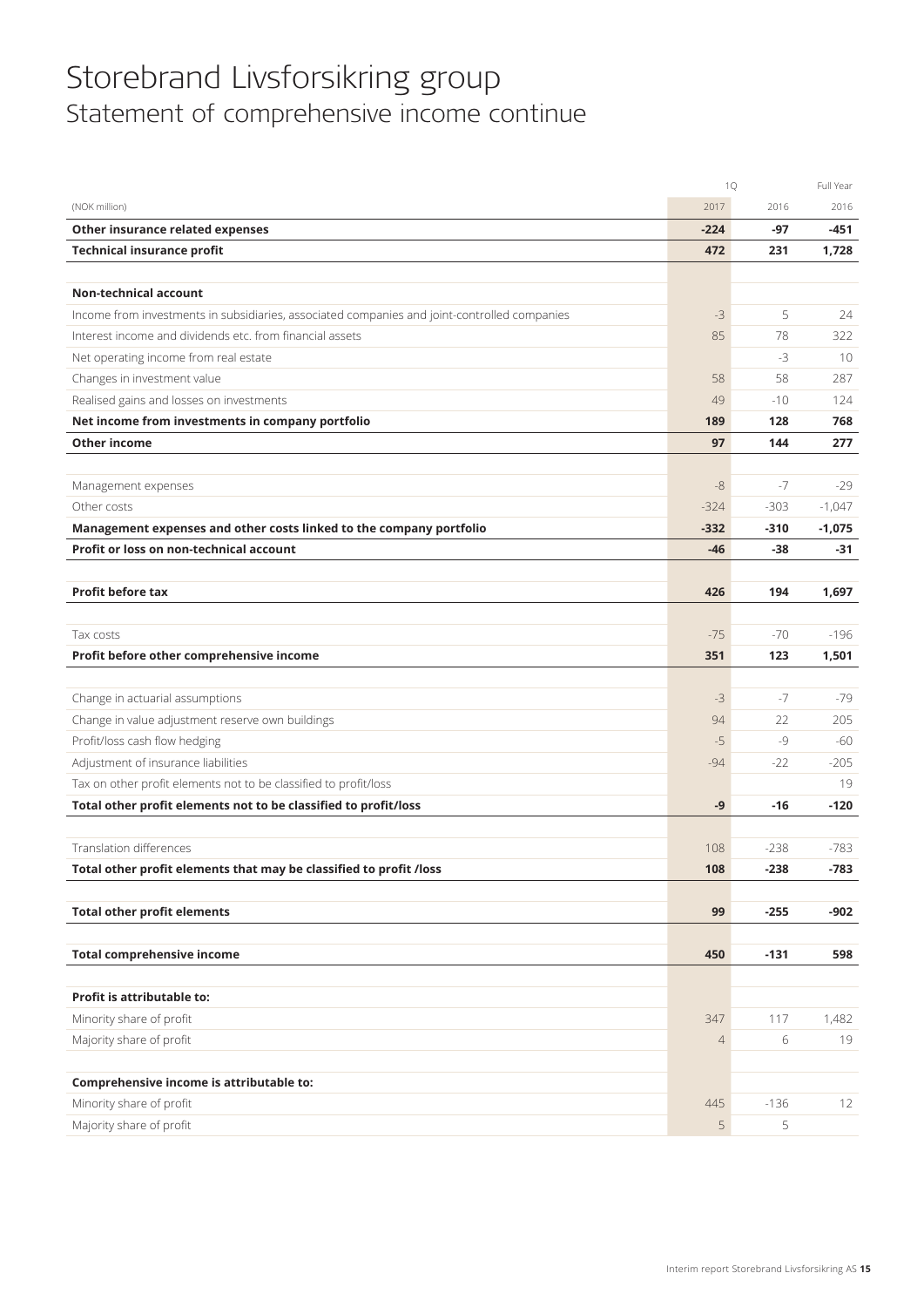## Storebrand Livsforsikring group Statement of financial position

| (NOK million)                                                                           | 31.03.2017     | 31.03.2016 | 31.12.16 |
|-----------------------------------------------------------------------------------------|----------------|------------|----------|
| <b>Assets</b>                                                                           |                |            |          |
| Assets in company portfolio                                                             |                |            |          |
| Goodwill                                                                                | 769            | 814        | 757      |
| Other intangible assets                                                                 | 3,721          | 4,363      | 3,753    |
| <b>Total intangible assets</b>                                                          | 4,489          | 5,177      | 4,510    |
| Real estate at fair value                                                               | 51             | 51         | 51       |
| Equities and units in subsidiaries, associated companies and joint-controlled companies | 252            | 251        | 265      |
| Lendings at amoritsed cost                                                              | $\overline{1}$ | 1          | 1        |
| Bonds at amortised cost                                                                 | 3,173          | 2,686      | 2,868    |
| Deposits at amortised cost                                                              | 584            | 2,749      | 146      |
| Equities and other units at fair value                                                  | 81             | 78         | 103      |
| Bonds and other fixed-income securities at fair value                                   | 22,793         | 19,903     | 23,172   |
| Derivatives at fair value                                                               | 984            | 1,206      | 932      |
| <b>Total investments</b>                                                                | 27,918         | 26,926     | 27,538   |
| Receivables in connection with direct business transactions                             | 798            | 1,174      | 481      |
| Receivables in connection with reinsurance transactions                                 | 10             | 8          | 9        |
| Receivables with group company                                                          | 67             | 64         | 61       |
| Other receivables                                                                       | 3,631          | 4,794      | 2,016    |
| <b>Total receivables</b>                                                                | 4,505          | 6,040      | 2,567    |
| Tangible fixed assets                                                                   | 465            | 457        | 458      |
| Cash, bank                                                                              | 1,806          | 2,951      | 2,769    |
| Tax assets                                                                              | 237            | 474        | 312      |
| Other assets designated according to type                                               | 778            | 782        | 766      |
| <b>Total other assets</b>                                                               | 3,285          | 4,665      | 4,306    |
| Pre-paid direct selling expenses                                                        | 511            | 535        | 502      |
| Other pre-paid costs and income earned and not received                                 | 158            | 138        | 101      |
| Total pre-paid costs and income earned and not received                                 | 669            | 673        | 603      |
| Total assets in company portfolio                                                       | 40,866         | 43,481     | 39,524   |
|                                                                                         |                |            |          |
| Assets in customer portfolios                                                           |                |            |          |
| Real estate at fair value                                                               | 22,141         | 19,963     | 22,050   |
| Real estate for own use                                                                 | 2,689          | 2,706      | 2,702    |
| Equities and units in subsidiaries, associated companies and joint-controlled companies | 1,711          | 1,633      | 1,718    |
| Loans to and securities issued by subsidiaries, associated companies                    | 38             | 40         | 37       |
| Bonds held to maturity                                                                  | 15,688         | 15,894     | 15,644   |
| Bonds at amortised cost                                                                 | 83,183         | 71,746     | 79,378   |
| Lendings at amortised cost                                                              | 17,548         | 7,634      | 16,628   |
| Deposits at amortised cost                                                              | 3,818          | 7,907      | 4,159    |
| Equities and other units at fair value                                                  | 19,969         | 18,150     | 19,329   |
| Bonds and other fixed-income securities at fair value                                   | 110,914        | 138,274    | 113,976  |
| Financial derivatives at fair value                                                     | 3,072          | 4,678      | 3,548    |
| Lendings at fair value                                                                  | 2,462          |            | 2,346    |
| Total investments in collective portfolio                                               | 283,232        | 288,624    | 281,515  |
| Reinsurance share of insurance obligations                                              | 106            | 113        | 106      |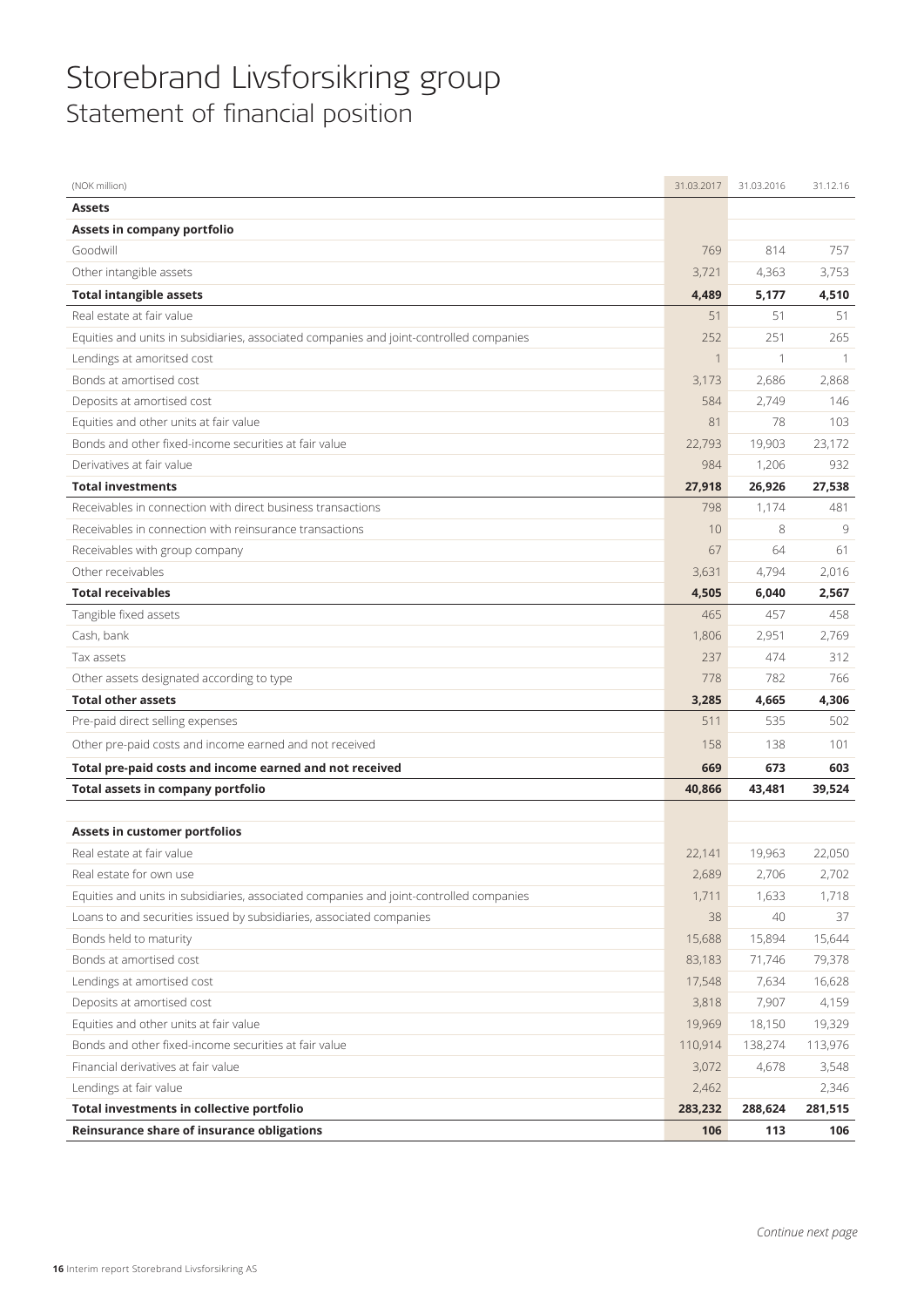## Storebrand Livsforsikring group Statement of financial position continue

| (NOK million)                                                                           | 31.03.2017 | 31.03.2016 | 31.12.16 |
|-----------------------------------------------------------------------------------------|------------|------------|----------|
| Real estate at fair value                                                               | 2,584      | 1,986      | 2,060    |
| Real estate for own use                                                                 | 194        | 173        | 161      |
| Equities and units in subsidiaries, associated companies and joint-controlled companies | 217        | 181        | 200      |
| Lendings                                                                                | 833        |            | 100      |
| Deposits at amortised cost                                                              | 290        | 390        | 216      |
| Equities and other units at fair value                                                  | 116,788    | 96,718     | 110,087  |
| Bonds and other fixed-income securities at fair value                                   | 27,975     | 26,741     | 27,358   |
| Financial derivatives at fair value                                                     | 17         | 557        | 73       |
| Total investments in investment selection portfolio                                     | 148,897    | 126,746    | 140,255  |
| Total assets in customer portfolio                                                      | 432,235    | 415,483    | 421,876  |
| <b>Total assets</b>                                                                     | 473,102    | 458,964    | 461,400  |
|                                                                                         |            |            |          |
| <b>Equity and liabilities</b>                                                           |            |            |          |
| Share capital                                                                           | 3,540      | 3,540      | 3,540    |
| Share premium                                                                           | 9,711      | 9,711      | 9,711    |
| <b>Total paid in equity</b>                                                             | 13,251     | 13,251     | 13,251   |
| Risk equalisation fund                                                                  | 139        | 137        | 140      |
| Other earned equity                                                                     | 10.739     | 9,593      | 10,290   |
| Minority's share of equity                                                              | 120        | 127        | 114      |
| <b>Total earned equity</b>                                                              | 10,998     | 9,857      | 10,545   |
| Perpetual subordinated loan capital                                                     | 2,099      | 2,808      | 2,098    |
| Dated subordinated loan capital                                                         | 3,628      | 3,207      | 3,742    |
| Hybrid tier 1 capital                                                                   | 1,503      | 1,503      | 1,504    |
| Total subordinated loan capital and hybrid tier 1 capital                               | 7,230      | 7,519      | 7,344    |
| Premium reserves                                                                        | 260,803    | 266,717    | 259,661  |
| Additional statutory reserves                                                           | 6,814      | 5,090      | 6,794    |
| Market value adjustment reserve                                                         | 2,321      | 4,713      | 2,684    |
| Premium fund, deposit fund and the pension surplus fund                                 | 2,550      | 2,528      | 2,671    |
| Conditional bonus                                                                       | 7,840      | 7,034      | 7,241    |
| Unallocated profit to insurance contracts                                               | 1,586      | 964        |          |
| Other technical reserve                                                                 | 707        | 685        | 684      |
| Total insurance obligations in life insurance - contractual obligations                 | 282,620    | 287,732    | 279,734  |
| Premium reserve                                                                         | 148,589    | 126,951    | 141,162  |
| Total insurance obligations in life insurance - investment portfolio separately         | 148,589    | 126,951    | 141,162  |
| Pension liabilities etc.                                                                | 96         | 216        | 96       |
| Deffered tax                                                                            | 175        | 192        | 175      |
| Other provisions for liabilities                                                        | 3          | $-74$      | 3        |
| <b>Total provisions for liabilities</b>                                                 | 274        | 334        | 274      |
| Liabilities in connection with direct insurance                                         | 1,367      | 1,159      | 1,204    |
| Liabilities in connection with reinsurance                                              | 27         | 16         | 44       |
| Financial derivatives                                                                   | 1,967      | 844        | 1,985    |
| Liabilities to group companies                                                          | 15         | 17         | 60       |
| Other liabilities                                                                       | 6,271      | 10,729     | 5,252    |
| <b>Total liabilities</b>                                                                | 9,648      | 12,765     | 8,545    |
| Other accrued expenses and received, unearned income                                    | 492        | 556        | 544      |
| Total accrued expenses and received, unearned income                                    | 492        | 556        | 544      |
| <b>Total equity and liabilities</b>                                                     |            |            |          |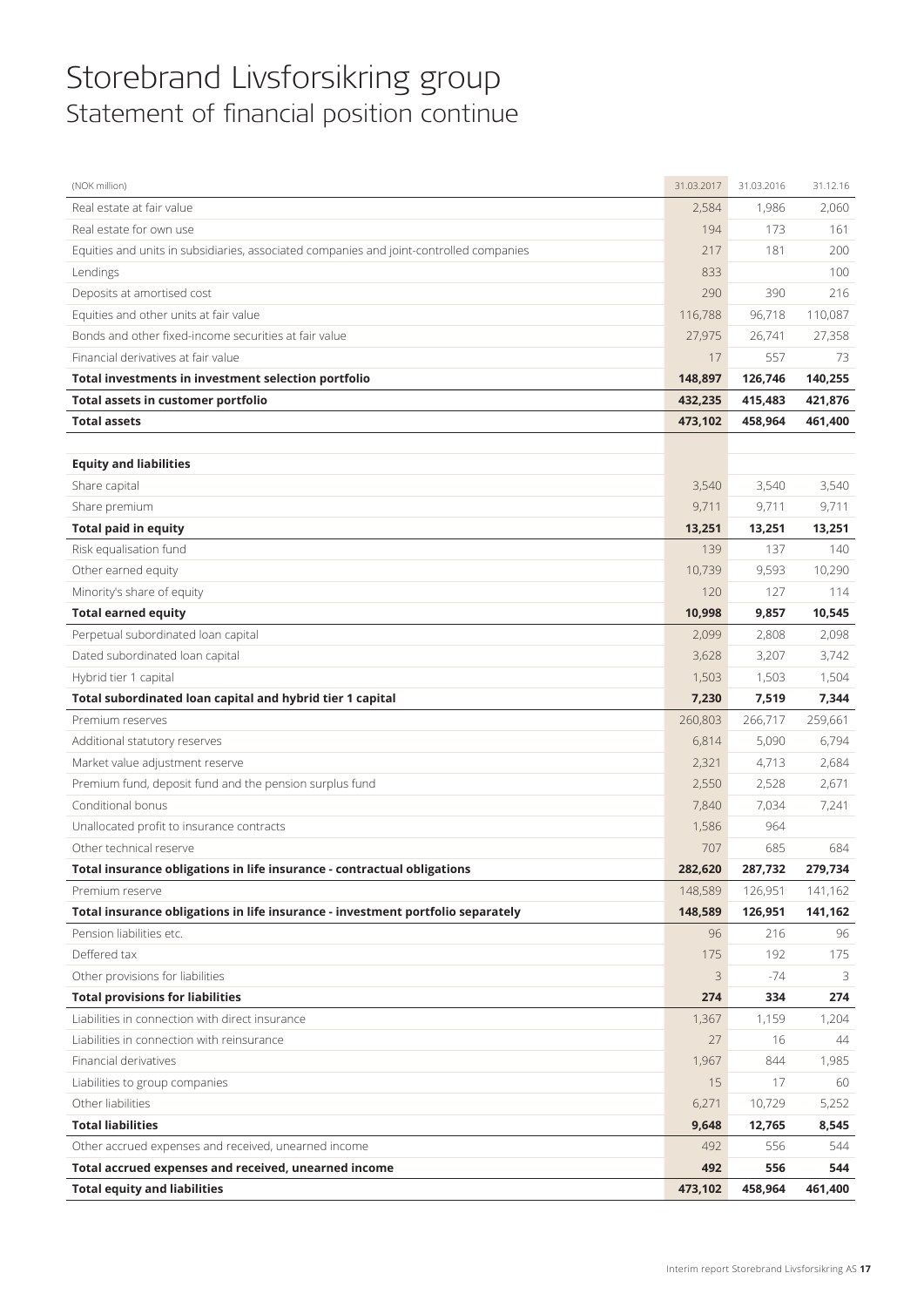## Storebrand Livsforsikring group Statement of change in equity

|                                           | Majority's share of equity |         |            |                   |                |                |        |
|-------------------------------------------|----------------------------|---------|------------|-------------------|----------------|----------------|--------|
|                                           |                            | Share   | Total paid | <b>Risk</b>       |                | Minority       | Total  |
| (NOK million)                             | Share capital              | premium | in equity  | equalisation fund | Other equity   | interests      | equity |
| <b>Equity at 31.12.2015</b>               | 3,540                      | 9,711   | 13,251     | 142               | 9,724          | 576            | 23,693 |
| Profit for the period                     |                            |         |            | $-5$              | 122            | 6              | 123    |
| Total other profit elements               |                            |         |            |                   | $-253$         | $-2$           | $-255$ |
| Total comprehensive income for the period |                            |         |            | $-5$              | $-131$         | 5              | $-131$ |
|                                           |                            |         |            |                   |                |                |        |
| <b>Equity transactions with owner:</b>    |                            |         |            |                   |                |                |        |
| Derecognition minority                    |                            |         |            |                   |                | $-453$         | $-453$ |
| <b>Equity at 31.3.2016</b>                | 3,540                      | 9,711   | 13,251     | 137               | 9,593          | 127            | 23,108 |
| Profit for the period                     |                            |         |            | $-2$              | 1,484          | 19             | 1,501  |
| Total other profit elements               |                            |         |            |                   | $-896$         | $-7$           | $-902$ |
| Total comprehensive income for the period |                            |         |            | $-2$              | 588            | 12             | 598    |
|                                           |                            |         |            |                   |                |                |        |
| <b>Equity transactions with owner:</b>    |                            |         |            |                   |                |                |        |
| Group contributions                       |                            |         |            |                   | $-17$          | $-14$          | $-31$  |
| Derecognition minority                    |                            |         |            |                   |                | $-459$         | $-459$ |
| Other                                     |                            |         |            |                   | $-5$           |                | $-5$   |
| Equity at 31.12.2016                      | 3,540                      | 9,711   | 13,251     | 140               | 10,290         | 114            | 23,796 |
| Profit for the period                     |                            |         |            | $-1$              | 348            | $\overline{4}$ | 351    |
| Total other profit elements               |                            |         |            |                   | 99             | $\mathbf{1}$   | 99     |
| Total comprehensive income for the period |                            |         |            | $-1$              | 446            | 5              | 450    |
|                                           |                            |         |            |                   |                |                |        |
| <b>Equity transactions with owner:</b>    |                            |         |            |                   |                |                |        |
| Other                                     |                            |         |            |                   | $\overline{2}$ |                | 3      |
| <b>Equity at 31.3.2017</b>                | 3,540                      | 9,711   | 13,251     | 139               | 10,739         | 119            | 24,249 |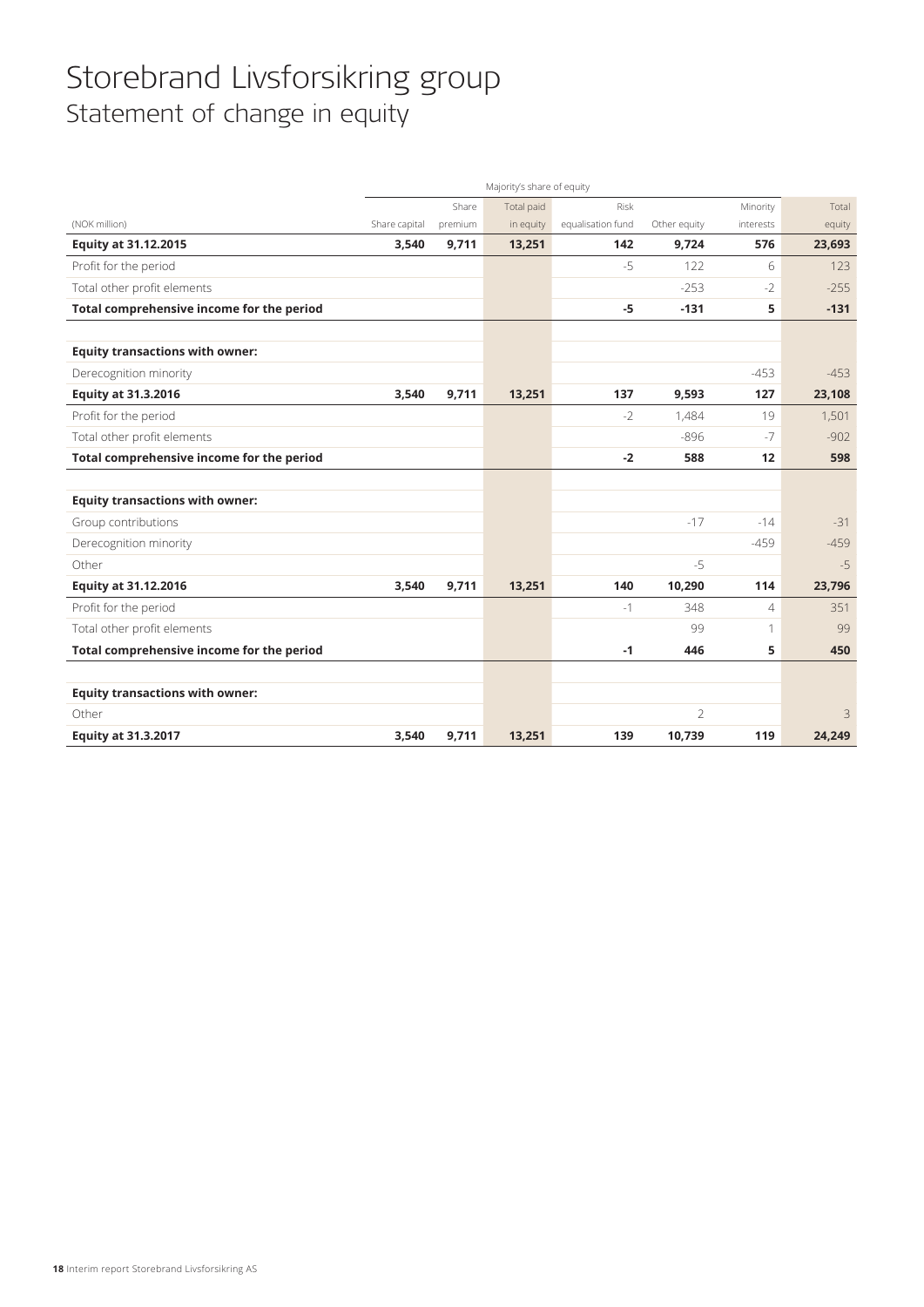## Storebrand Livsforsikring Statement of cash flow 1. January - 31. March

| Storebrand Livsforsikring |          |                                                                   |          |                              |
|---------------------------|----------|-------------------------------------------------------------------|----------|------------------------------|
| group                     |          |                                                                   |          | Storebrand Livsforsikring AS |
| 2016                      | 2017     | (NOK million)                                                     | 2017     | 2016                         |
|                           |          | Cash flow from operational activities                             |          |                              |
| 8,999                     | 6.396    | Net received - direct insurance                                   | 4.743    | 5,425                        |
| $-4,674$                  | $-4,385$ | Net claims/benefits paid - direct insurance                       | $-2,356$ | $-2,622$                     |
| $-2,547$                  | $-2,315$ | Net receipts/payments - policy transfers                          | $-2.218$ | $-2.149$                     |
| $-695$                    | $-343$   | Net change insurance liabilities                                  | $-74$    | $-385$                       |
| 499                       | 435      | Receipts - interest, commission and fees from customers           | 127      | 111                          |
| $-97$                     | $-224$   | Payments - interest, commission and fees to customers             | $-214$   | $-84$                        |
| $-616$                    | $-615$   | Net receipts/payments operations                                  | $-345$   | $-345$                       |
| 3,241                     | $-1,488$ | Net receipts/payments - other operational activities              | $-735$   | 759                          |
| 4,111                     | $-2,539$ | Net cash flow from operational activities before financial assets | $-1,073$ | 709                          |
| $-1,616$                  | $-1,000$ | Net receipts/payments - lendings to customers                     | $-1,653$ | $-1,616$                     |
| 1,722                     | 3,131    | Net receipts/payments - financial assets                          | 2,103    | 4,338                        |
| 3,267                     | $-293$   | Net receipts/payments - real estate activities                    |          |                              |
| $-4,170$                  | 440      | Net change bank deposits insurance customers                      | 499      | $-2,060$                     |
| $-797$                    | 2,278    | Net cash flow from operational activities from financial assets   | 949      | 662                          |
| 3,314                     | $-261$   | Net cash flow from operational activities                         | $-123$   | 1,371                        |
|                           |          | <b>Cash flow from investment activities</b>                       |          |                              |
|                           |          | Net payments - purchase/capitalisation associated companies       |          | 1,847                        |
| $-31$                     | $-1.5$   | Net receipts/payments - sale/purchase of fixed assets             | $-2$     | $-4$                         |
| -31                       | $-15$    | Net cash flow from investment activities                          | $-2$     | 1,843                        |
|                           |          | <b>Cash flow from financing activities</b>                        |          |                              |
| $-41$                     | $-236$   | Payments - interest on subordinated loan capital                  | $-236$   | $-41$                        |
| -41                       | $-236$   | Net cash flow from financing activities                           | $-236$   | -41                          |
| 3,242                     | $-512$   | Net cash flow for the period                                      | $-361$   | 3,174                        |
| 4,039                     | $-2,790$ | of which net cash flow for the period before financial assets     | $-1,310$ | 2,512                        |
| 3,242                     | $-512$   | Net movement in cash and cash equivalent assets                   | $-361$   | 3,174                        |
| 2,411                     | 2,915    | Cash and cash equivalents at start of the period                  | 1,787    | 1,234                        |
| 47                        | $-14$    | Currency translation differences                                  |          |                              |
| 5,700                     | 2,389    | Cash and cash equivalent assets at the end of the period          | 1,427    | 4,408                        |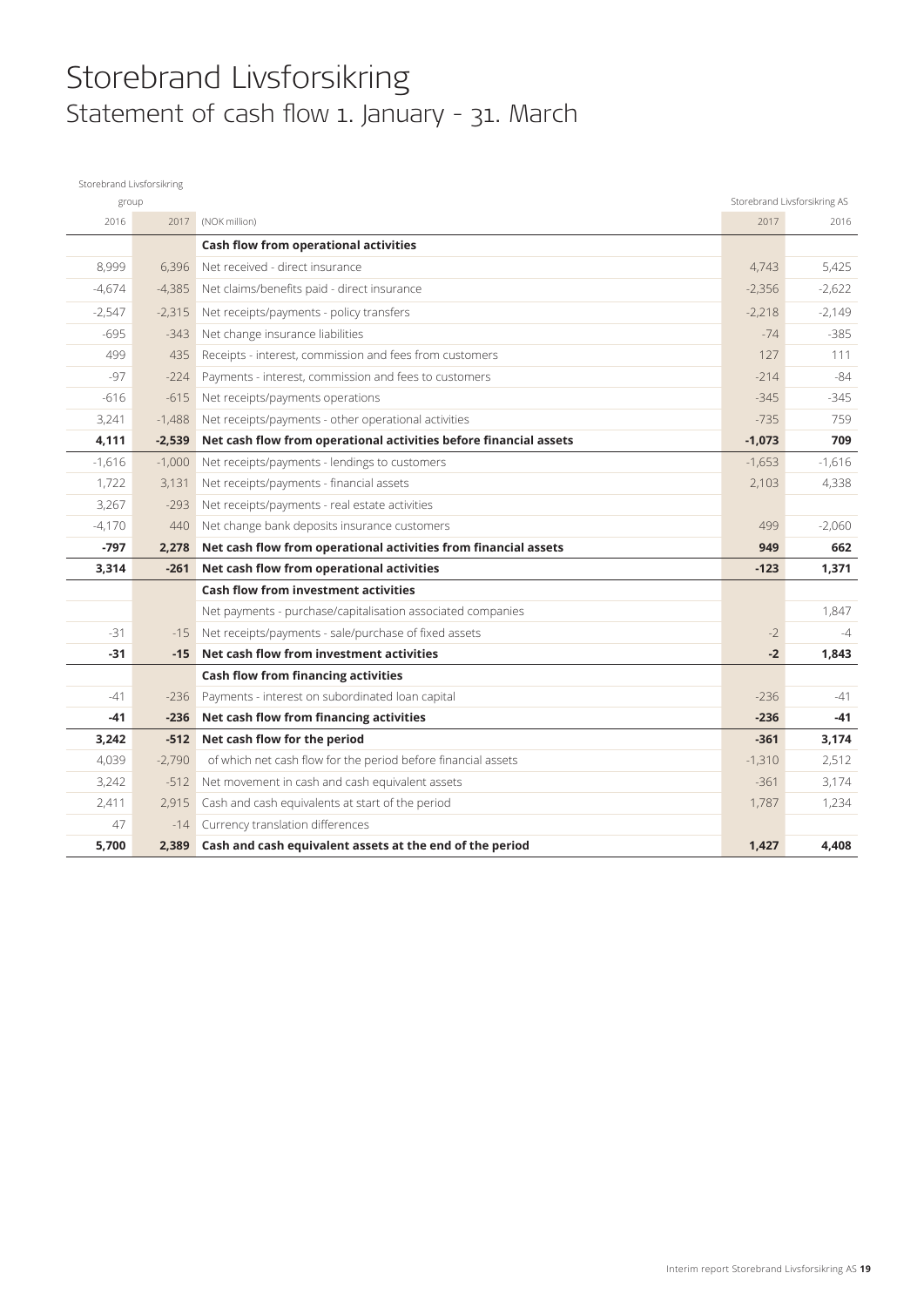## Storebrand Livsforsikring AS Statement of comprehensive income

|                                                                                                      | 1Q       |                | Full Year |
|------------------------------------------------------------------------------------------------------|----------|----------------|-----------|
| (NOK million)                                                                                        | 2017     | 2016           | 2016      |
| <b>Technical account</b>                                                                             |          |                |           |
| Gross premiums written                                                                               | 5,058    | 5,779          | 16,589    |
| Reinsurance premiums ceded                                                                           | $-6$     | $-5$           | $-30$     |
| Premium reserves transferred from other companies                                                    | 327      | 293            | 806       |
| <b>Premiums for own account</b>                                                                      | 5,379    | 6,066          | 17,365    |
| Income from investments in subsidiaries, associated companies and joint-controlled companies         | 492      | 495            | 1,948     |
| of which from investment in real estate companies                                                    | 478      | 484            | 1,965     |
| Interest income and dividends etc. from financial assets                                             | 494      | 1,209          | 5,942     |
| Changes in investment value                                                                          | 1,036    | 221            | $-1,597$  |
| Realised gains and losses on investments                                                             | 744      | 647            | 2,209     |
| Total net income from investments in the collective portfolio                                        | 2,765    | 2,571          | 8,502     |
| Income from investments in subsidiaries, associated companies and joint-controlled companies         | 77       | 54             | 249       |
| of which from investment in real estate companies                                                    | 77       | 54             | 249       |
| Interest income and dividends etc. from financial assets                                             | $-7$     | $-7$           | 615       |
| Changes in investment value                                                                          | 1,653    | $-1,069$       | 1,999     |
| Realised gains and losses on investments                                                             | 505      | 346            | 1,039     |
| Total net income from investments in the investment selection portfolio                              | 2,229    | $-676$         | 3,902     |
| Other insurance related income                                                                       | 127      | 111            | 454       |
| Gross claims paid                                                                                    | $-2,566$ | $-2,526$       | $-9,962$  |
| Claims paid - reinsurance                                                                            | 3        | $\overline{2}$ | 12        |
| Premium reserves etc. transferred to other companies                                                 | $-2,545$ | $-2,442$       | $-4,170$  |
| <b>Claims for own account</b>                                                                        | $-5,107$ | $-4,965$       | $-14,119$ |
| To (from) premium reserve, gross                                                                     | $-617$   | $-41$          | $-1,510$  |
| To/from additional statutory reserves                                                                | 33       | 187            | $-1,490$  |
| Change in value adjustment fund                                                                      | 362      | $-193$         | 1,836     |
| Change in premium fund, deposit fund and the pension surplus fund                                    | $-18$    | -3             | $-11$     |
| To/from technical reserves for non-life insurance business                                           | $-23$    | $-29$          | $-34$     |
| Transfer of additional statutory reserves and value adjustment fund from other insurance             |          |                |           |
| companies/pension funds                                                                              | $-3$     |                | 2         |
| Changes in insurance obligations recognised in the Profit and Loss Account - contractual obligations | $-265$   | $-79$          | $-1,208$  |
| Change in premium reserve                                                                            | $-2,708$ | $-1,400$       | $-11,256$ |
| Changes in insurance obligations recognised in the Profit and Loss Account                           |          |                |           |
| - investment portfolio separately                                                                    | $-2,708$ | $-1,400$       | $-11,256$ |
| Profit on investment result                                                                          |          |                | $-501$    |
| Other allocation of profit                                                                           |          |                | $-259$    |
| Uanallocated profit                                                                                  | $-1,586$ | $-964$         |           |
| <b>Funds allocated to insurance contracts</b>                                                        | $-1,586$ | $-964$         | -761      |
| Management expenses                                                                                  | $-45$    | -41            | $-171$    |
| Selling expenses                                                                                     | $-64$    | -79            | $-278$    |
| Insurance-related administration expenses (incl. commissions for reinsurance received)               | $-238$   | $-229$         | $-918$    |
| Insurance-related operating expenses                                                                 | $-347$   | $-349$         | $-1,368$  |
| Other insurance related expenses after reinsurance share                                             | $-214$   | -84            | -412      |
| <b>Technical insurance profit</b>                                                                    | 272      | 231            | 1,100     |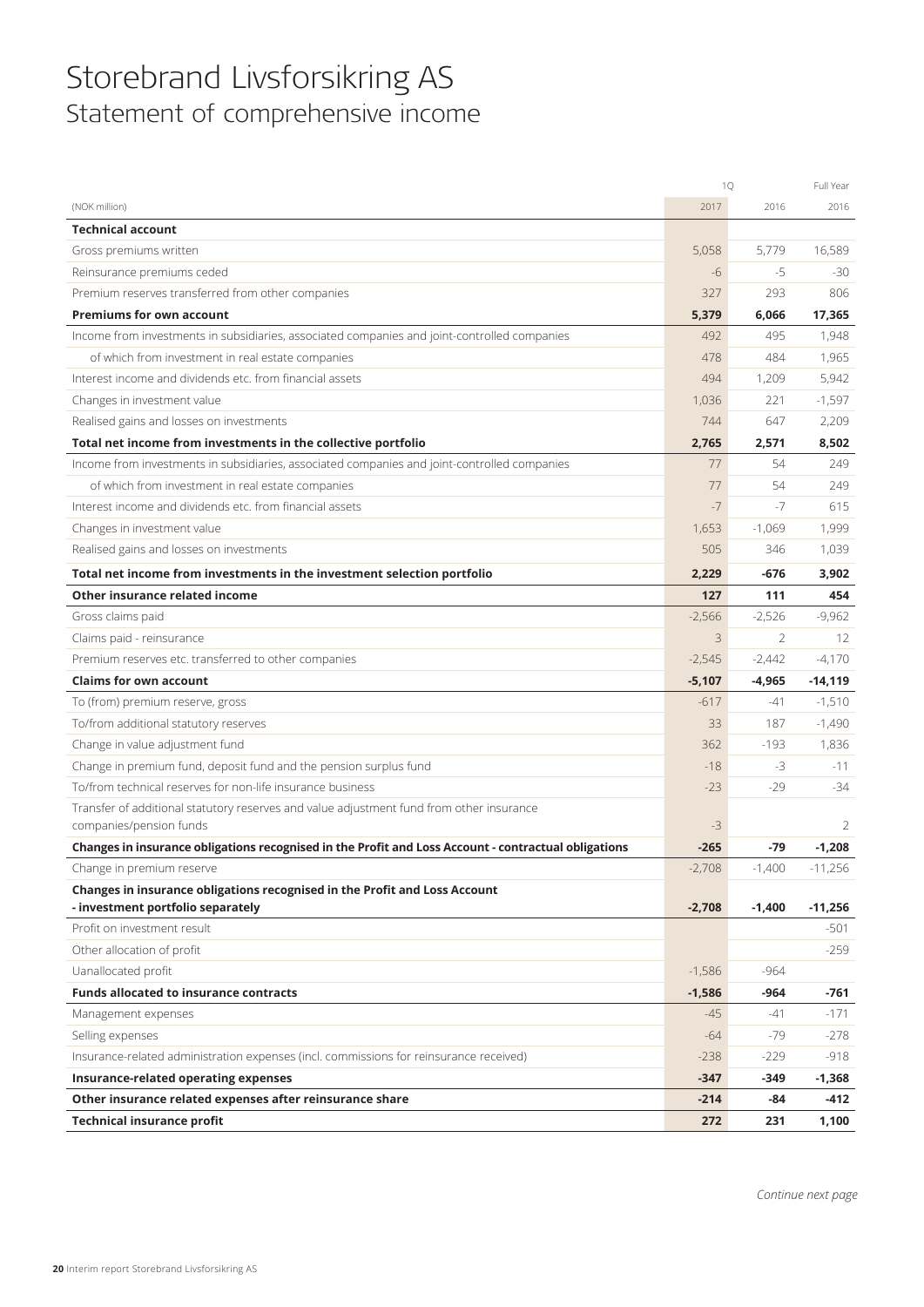## Storebrand Livsforsikring AS Statement of comprehensive income continue

|                                                                                              | 10     |        | Full Year |
|----------------------------------------------------------------------------------------------|--------|--------|-----------|
| (NOK million)                                                                                | 2017   | 2016   | 2016      |
| <b>Non-technical account</b>                                                                 |        |        |           |
| Income from investments in subsidiaries, associated companies and joint-controlled companies | 90     | $-201$ | $-536$    |
| Interest income and dividends etc. from financial assets                                     | 88     | 76     | 319       |
| Changes in investment value                                                                  | 50     | 49     | 203       |
| Realised gains and losses on investments                                                     | $-20$  | 201    | 736       |
| Net income from investments in company portfolio                                             | 209    | 125    | 722       |
| Other income                                                                                 | 6      | 7      | 24        |
| Management expenses                                                                          | $-4$   | -4     | $-15$     |
| Other costs                                                                                  | $-116$ | $-64$  | $-373$    |
| Total management expenses and other costs linked to the company portfolio                    | $-121$ | $-68$  | $-388$    |
| Profit or loss on non-technical account                                                      | 94     | 65     | 359       |
| <b>Profit before tax</b>                                                                     | 366    | 295    | 1,459     |
| <b>Tax costs</b>                                                                             | $-75$  | $-74$  | $-205$    |
|                                                                                              |        |        |           |
| Profit before other comprehensive income                                                     | 291    | 221    | 1,254     |
| Change in actuarial assumptions                                                              |        |        | $-18$     |
| Profit/loss cash flow hedging                                                                | $-5$   | $-9$   | $-60$     |
| Tax on other profit elements not to be classified to profit/loss                             |        |        | 19        |
| Total other profit elements not to be classified to profit/loss                              | $-5$   | -9     | $-58$     |
| <b>Translation differences</b>                                                               |        |        |           |
| Total other profit elements that may be classified to profit /loss                           |        |        |           |
| <b>Total other profit elements</b>                                                           | $-5$   | -9     | $-58$     |
|                                                                                              |        |        |           |
| <b>Total comprehensive income</b>                                                            | 285    | 212    | 1.195     |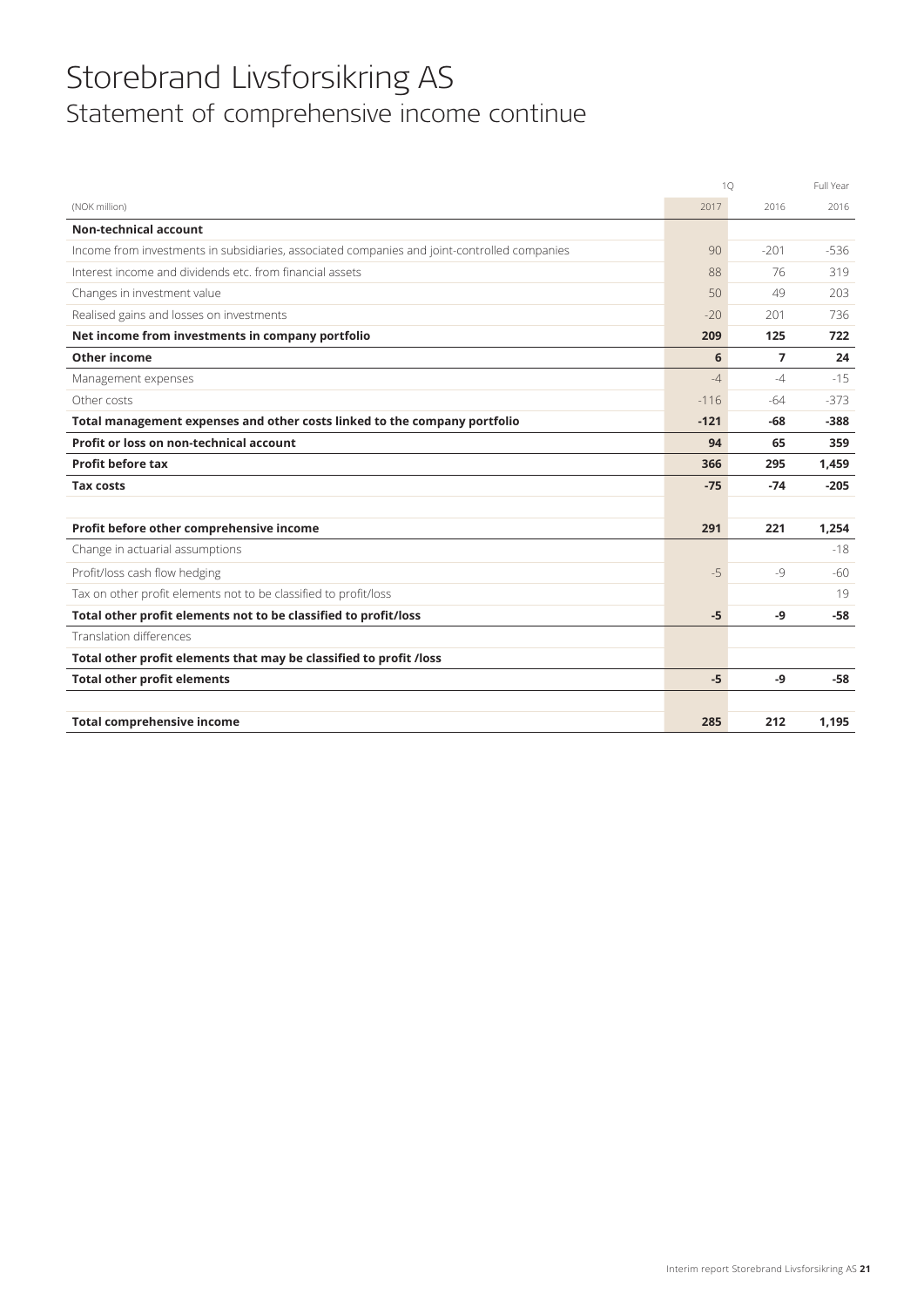## Storebrand Livsforsikring AS Statement of financial position

| (NOK million)                                                                           | 31.03.2017 | 31.03.2016 | 31.12.16 |
|-----------------------------------------------------------------------------------------|------------|------------|----------|
| <b>Assets</b>                                                                           |            |            |          |
| Assets in company portfolio                                                             |            |            |          |
| Other intangible assets                                                                 | 125        | 184        | 133      |
| <b>Total intangible assets</b>                                                          | 125        | 184        | 133      |
| Equities and units in subsidiaries, associated companies and joint-controlled companies | 13,515     | 13,895     | 13,434   |
| Lendings at amoritsed cost                                                              | 1          | 1          | 1        |
| Bonds at amortised cost                                                                 | 3,173      | 2,686      | 2,868    |
| Deposits at amoritsed cost                                                              | 578        | 2,747      | 143      |
| Equities and other units at fair value                                                  | 80         | 63         | 83       |
| Bonds and other fixed-income securities at fair value                                   | 13,377     | 10,063     | 13,529   |
| Derivatives at fair value                                                               | 984        | 1,206      | 932      |
| <b>Total investments</b>                                                                | 31,708     | 30,662     | 30,989   |
| Receivables in connection with direct business transactions                             | 727        | 975        | 419      |
| Receivables in connection with reinsurance transactions                                 | 10         | 8          | 9        |
| Receivables with group company                                                          | 64         | 64         | 66       |
| Other receivables                                                                       | 631        | 2,711      | 410      |
| <b>Total receivables</b>                                                                | 1,432      | 3,757      | 903      |
| Tangible fixed assets                                                                   | 11         | 13         | 11       |
| Cash, bank                                                                              | 848        | 1,661      | 1,644    |
| Tax assets                                                                              | 100        | 286        | 175      |
| <b>Total other assets</b>                                                               | 959        | 1,961      | 1,830    |
| Other pre-paid costs and income earned and not received                                 | 47         | 35         | 14       |
|                                                                                         | 47         | 35         | 14       |
| Total pre-paid costs and income earned and not received                                 |            |            |          |
| <b>Total assets in company portfolio</b>                                                | 34,272     | 36,598     | 33,870   |
|                                                                                         |            |            |          |
| Assets in customer portfolios                                                           |            |            |          |
| Equities and units in subsidiaries, associated companies and joint-controlled companies | 21,362     | 22,714     | 20,884   |
| of which investment in real estate companies                                            | 20,568     | 20,104     | 20,104   |
| Bonds held to maturity                                                                  | 15,688     | 15,894     | 15,644   |
| Bonds at amortised cost                                                                 | 83,183     | 71,746     | 79,378   |
| Lendings at amoritsed cost                                                              | 17,548     | 7,634      | 16,628   |
| Deposits at amoritsed cost                                                              | 1,590      | 4,060      | 2,133    |
| Equities and other units at fair value                                                  | 10,955     | 9,966      | 10,501   |
| Bonds and other fixed-income securities at fair value                                   | 34,726     | 51,569     | 38,444   |
| Financial derivatives at fair value                                                     | 152        | 870        | 128      |
| Total investments in collective portfolio                                               | 185,202    | 184,452    | 183,739  |
| Reinsurance share of insurance obligations                                              | 106        | 113        | 106      |
| Equities and units in subsidiaries, associated companies and joint-controlled companies | 3,065      | 2,708      | 2,974    |
| of which investment in real estate companies                                            | 3,065      | 2,974      | 2,974    |
| Lendings at amoritsed cost                                                              | 833        |            | 100      |
| Deposits at amoritsed cost                                                              | 227        | 181        | 183      |
| Equities and other units at fair value                                                  | 41,536     | 31,439     | 39,626   |
| Bonds and other fixed-income securities at fair value                                   | 22,490     | 20,364     | 21,807   |
| Financial derivatives at fair value                                                     | 17         | 557        | 73       |
| Total investments in investment selection portfolio                                     | 68,168     | 55,249     | 64,763   |
| <b>Total assets in customer portfolios</b>                                              | 253,477    | 239,814    | 248,609  |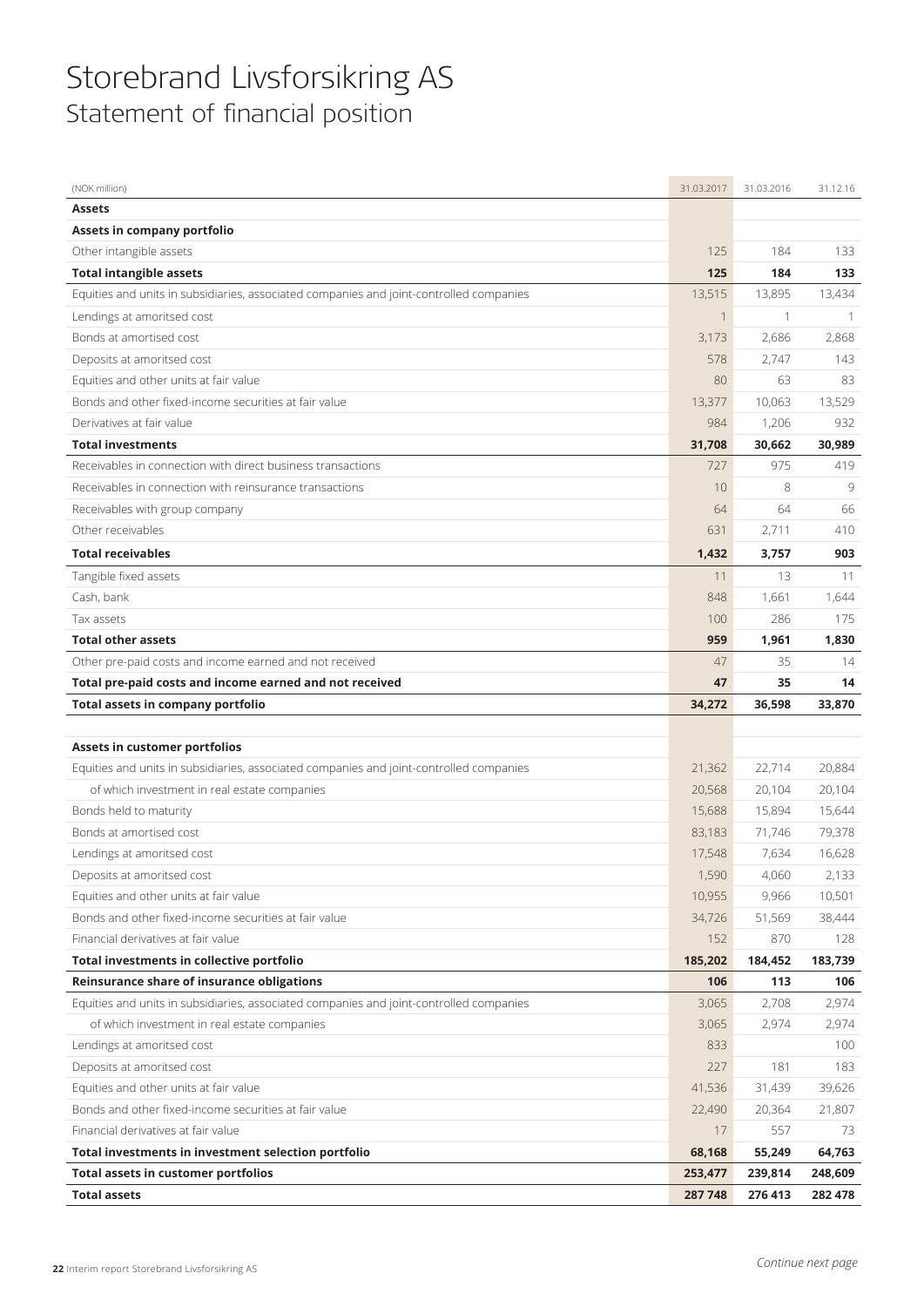## Storebrand Livsforsikring AS Statement of financial position continue

| (NOK million)                                                                   | 31.03.2017 | 31.03.2016 | 31.12.16 |
|---------------------------------------------------------------------------------|------------|------------|----------|
| <b>Equity and liabilities</b>                                                   |            |            |          |
| Share capital                                                                   | 3,540      | 3,540      | 3,540    |
| Share premium                                                                   | 9,711      | 9,711      | 9,711    |
| <b>Total paid in equity</b>                                                     | 13,251     | 13,251     | 13,251   |
| Risk equalisation fund                                                          | 139        | 137        | 140      |
| Other earned equity                                                             | 11,329     | 10,062     | 11,042   |
| <b>Total earned equity</b>                                                      | 11,468     | 10,199     | 11,182   |
| Perpetual subordinated loan capital                                             | 2,099      | 2,096      | 2,098    |
| Dated subordinated loan capital                                                 | 3,628      | 3,207      | 3,742    |
| Hybrid tier 1 capital                                                           | 1,503      | 1,503      | 1,504    |
| Total subordinated loan capital and hybrid tier 1 capital                       | 7,230      | 6,807      | 7,344    |
| Premium reserves                                                                | 169,513    | 166,861    | 168,884  |
| Additional statutory reserves                                                   | 6,815      | 5,090      | 6,794    |
| Market value adjustment reserve                                                 | 2,321      | 4,713      | 2,684    |
| Premium fund, deposit fund and the pension surplus fund                         | 2,550      | 2,528      | 2,671    |
| Unallocated profit to insurance contracts                                       | 1,586      | 964        |          |
| Other technical reserve                                                         | 707        | 685        | 684      |
| Total insurance obligations in life insurance - contractual obligations         | 183,492    | 180,841    | 181,716  |
| Premium reserves                                                                | 67,853     | 55,293     | 65,144   |
| Total insurance obligations in life insurance - investment portfolio separately | 67,853     | 55,293     | 65,144   |
| Pension liabilities etc.                                                        | 59         | 196        | 59       |
| Other provisions for liabilities                                                |            | $-75$      | $-75$    |
| <b>Total provisions for liabilities</b>                                         | 59         | 121        | $-16$    |
| Liabilities in connection with direct insurance                                 | 1,104      | 820        | 898      |
| Financial derivatives                                                           | 1,109      | 148        | 1,047    |
| Liabilities to group companies                                                  | 29         | 1,713      | 199      |
| Other liabilities                                                               | 1,947      | 6,994      | 1,490    |
| <b>Total liabilities</b>                                                        | 4,190      | 9,675      | 3,634    |
| Other accrued expenses and received, unearned income                            | 206        | 227        | 224      |
| Total accrued expenses and received, unearned income                            | 206        | 227        | 224      |
| <b>Total equity and liabilites</b>                                              | 287,748    | 276,413    | 282,478  |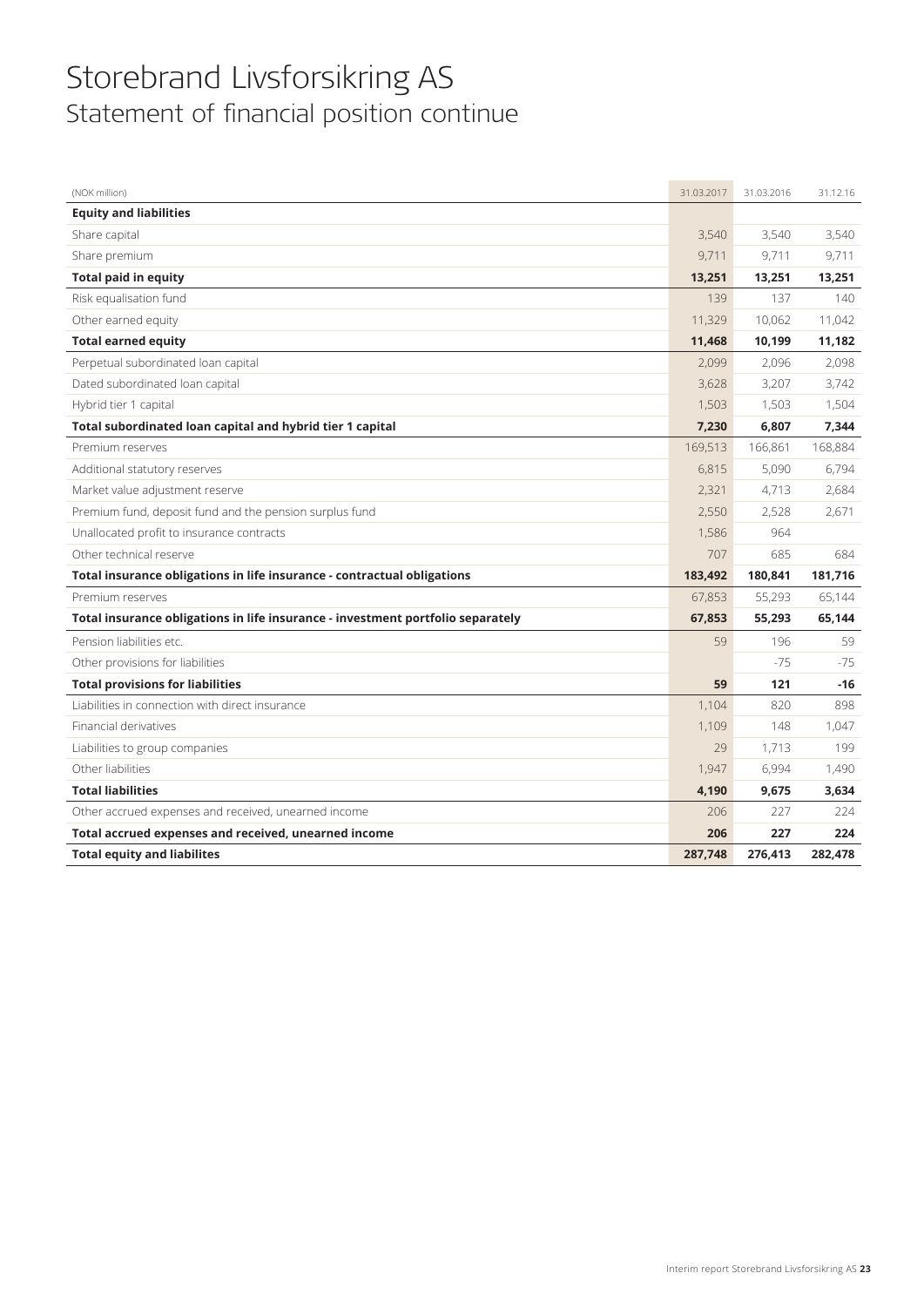## Storebrand Livsforsikring AS Statement of change in equity

|                                           |                             | Share           | Total paid | Risk              |              |              |
|-------------------------------------------|-----------------------------|-----------------|------------|-------------------|--------------|--------------|
| (NOK million)                             | Share capital <sup>1)</sup> | premium reserve | in equity  | equalisation fund | Other equity | Total equity |
| <b>Equity at 31.12.2015</b>               | 3,540                       | 9,711           | 13,251     | 142               | 9,845        | 23,238       |
| Profit for the period                     |                             |                 |            | $-5$              | 226          | 221          |
| Total other profit elements               |                             |                 |            |                   | $-9$         | $-9$         |
| Total comprehensive income for the period |                             |                 |            | $-5$              | 217          | 212          |
|                                           |                             |                 |            |                   |              |              |
| Equity at 31.03.2016                      | 3,540                       | 9,711           | 13,251     | 137               | 10,062       | 23,450       |
| Profit for the period                     |                             |                 |            | $-2$              | 1,255        | 1,254        |
| Total other profit elements               |                             |                 |            |                   | $-58$        | $-58$        |
| Total comprehensive income for the period |                             |                 |            | $-2$              | 1,197        | 1,195        |
|                                           |                             |                 |            |                   |              |              |
| Equity at 31.12.2016                      | 3,540                       | 9,711           | 13,251     | 140               | 11,042       | 24,433       |
| Profit for the period                     |                             |                 |            | $-1$              | 292          | 291          |
| Total other profit elements               |                             |                 |            |                   | $-5$         | $-5$         |
| Total comprehensive income for the period |                             |                 |            | $-1$              | 287          | 285          |
| Equity at 31.03.2017                      | 3,540                       | 9,711           | 13,251     | 139               | 11,329       | 24,719       |
|                                           |                             |                 |            |                   |              |              |

1) 35,404,200 shares of NOK 100 par value.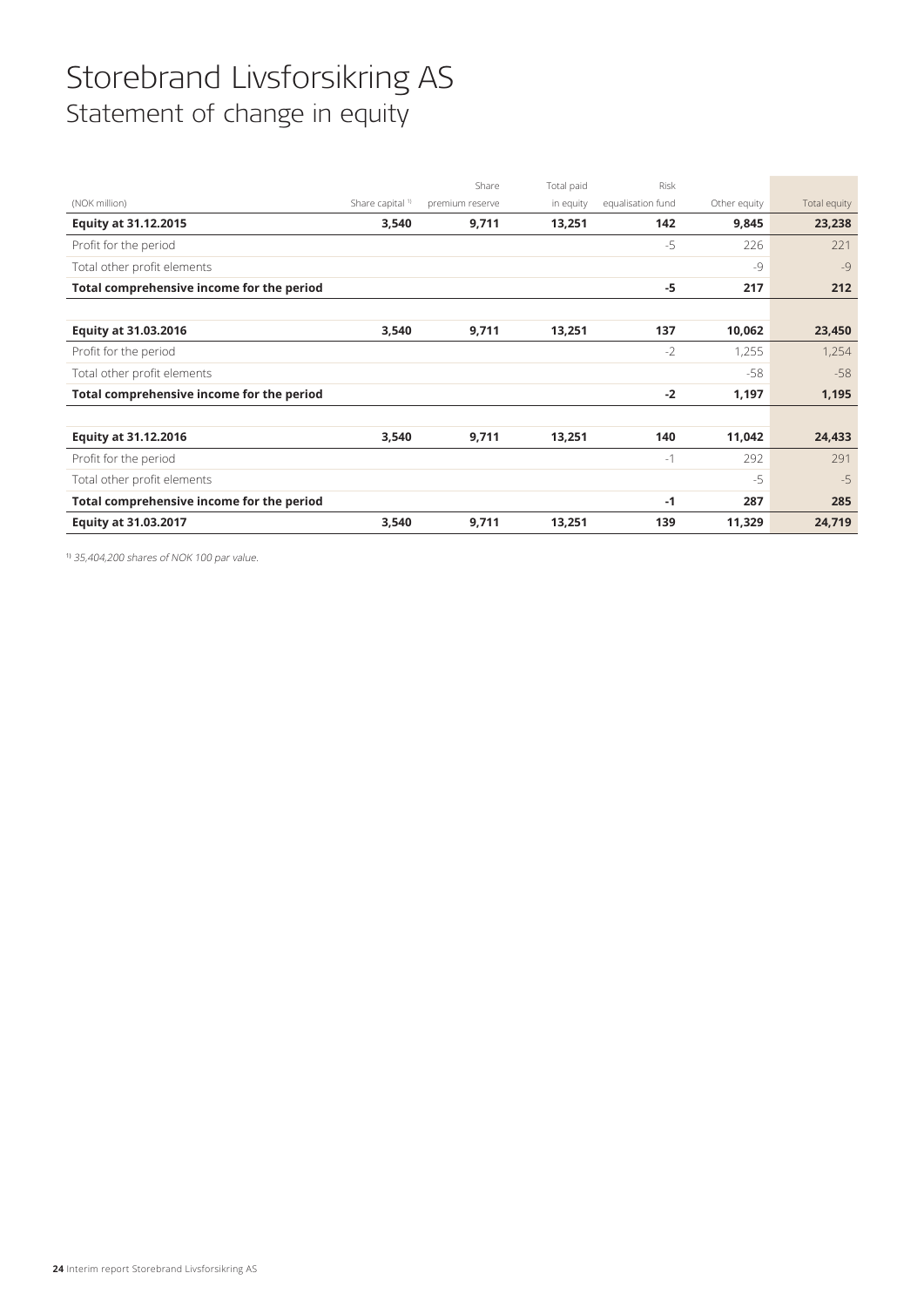## Notes Storebrand Livsforsikring group

### **Note**  $\Omega$

## Accounting policies

The Group's interim financial statements include Storebrand Livsforsikring AS, subsidiaries and associated companies. The financial statements are prepared in accordance with the "Regulation on the annual accounts etc. of lifeinsurance companies" for the parent

company and the consolidated financial statements in accordance with IAS 34 Interim Financial Reporting. The interim financial statements do not contain all the information that is required in full annual financial statements.

A description of the accounting policies applied in the preparation of the financial statements is provided in the 2016 annual report, and the interim financial statements are prepared with respect to these accounting policies.

There is none new or amended accounting standards that entered into effect as at 1 January 2017 that have caused significant effects on Storebrand's interim financial statements.

### **STOREBRAND LIVSFORSIKRING AS - THE COMPANY'S FINANCIAL STATEMENTS**

The financial statements have been prepared in accordance with the accounting principles that were used in the annual financial statements for 2016.

### **Note** 02

## Estimates

In preparing the Group's financial statements the management are required to make estimates, judgements and assumptions of uncertain amounts. The estimates and underlying assumptions are reviewed on an ongoing basis and are based on historical experience and expectations of future events and represent the management's best judgement at the time the financial statements were prepared.

Actual results may differ from these estimates

A description of the most critical estimates and judgements that can affect recognised amounts appears in the 2016 annual financial statements in note 2, strengthening longevity reserves for Storebrand Life Insurance, in note 3, insurance risk, in note 8 and valuation of financial instruments and real estate at fair value is described in note 13 and in the interim financial statements note 9 Solvency II.

### **Note** 03

### Segments - result by business area

Storebrand´s operation include the business areas Savings, Insurance, Guaranted Pension and Other.

### **SAVINGS**

Consists of products that include long-term saving for retirement with no explicit long-term interest rate guarantees. The area includes fundbased insurance (Unit Linked and defined contribution pensions) to individuals and companies in Norway and Sweden. In addition also includes certain other subsidiaries.

### **INSURANCE**

Insurance is responsible for the group's insurance risk products. The unit provides personal risk products in the Norwegian and Swedish retail market and employee- and pension-related insurances in the Norwegian and Swedish corporate market

### **GUARANTEED PENSION**

Guaranteed pension consists of products that include long-term saving for retirement, where customers have a guaranteed return or performance of savings funds. The area includes defined contribution pensions in Norway and Sweden, paid-up policies and individual capital and pension insurances.

### **OTHER**

Under the category 'Other', the performance of the company's portfolios in Storebrand Livsforsikring and SPP are reported. It also includes results related to operations in subsidiaries including BenCo, which through Nordben and Euroben offer pension products to multi-national companies.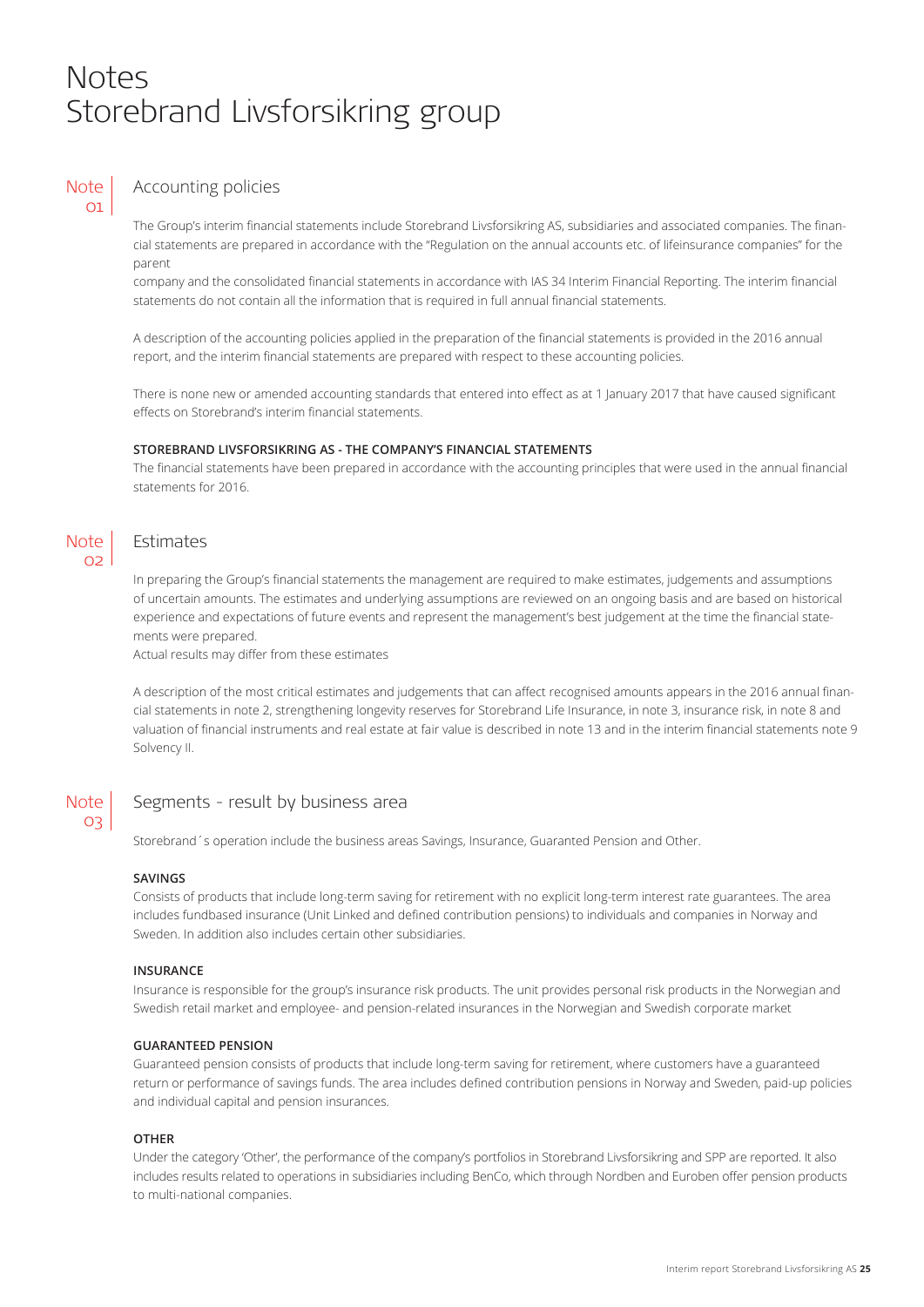### **RECONCILIATION WITH THE OFFICIAL PROFIT AND LOSS ACCOUNTING**

Results in the segments are reconciled with the corporate results before amortization and write-downs of intangible assets. The corporate profit and loss account includes gross income and gross costs linked to both the insurance customers and owners. In addition are the savings element in premium income and in costs related to insurance. The various segments are to a large extent followed up in the follow-up of net profit margins, including follow-up of risk and administration results. The result lines that are used in segment reporting will therefore not be identical with the result lines in the corporate profit and loss account.

### **RESULT BY BUSINESS AREA**

|                                   | Q1    |        | Full Year |
|-----------------------------------|-------|--------|-----------|
| (NOK million)                     | 2017  | 2016   | 2016      |
| Savings                           | 115   | 111    | 418       |
| Insurance                         | 126   | 71     | 429       |
| Guaranteed pension                | 201   | 15     | 870       |
| Other                             | 78    | 99     | 377       |
| <b>Profit before amortisation</b> | 521   | 297    | 2,093     |
| Amortisation intangible assets    | $-95$ | $-103$ | $-396$    |
| <b>Profit before tax</b>          | 425   | 193    | 1,697     |

### **SEGMENTINFORMATION Q1**

|                                                |        | Savings |        | Insurance |        | Guaranteed pension |
|------------------------------------------------|--------|---------|--------|-----------|--------|--------------------|
| (NOK million)                                  | 2017   | 2016    | 2017   | 2016      | 2017   | 2016               |
| Fee and administration income                  | 369    | 355     |        |           | 358    | 404                |
| Insurance result                               |        |         | 191    | 147       |        |                    |
| - Insurance premiums f.o.a.                    |        |         | 673    | 687       |        |                    |
| - Claims f.o.a.                                |        |         | $-482$ | $-540$    |        |                    |
| Operational cost                               | $-253$ | $-242$  | $-117$ | $-107$    | $-221$ | $-271$             |
| <b>Operating profit</b>                        | 116    | 113     | 74     | 40        | 137    | 132                |
| Financial items and risk result life & pension | $-1$   | $-2$    | 53     | 31        | 64     | $-117$             |
| - Risk result life & pensions                  | $-1$   | $-2$    |        |           | 34     | $\overline{4}$     |
| - Financial result                             |        |         | 53     | 31        |        |                    |
| - Net profit sharing                           |        |         |        |           | 30     | $-122$             |
| <b>Profit before amortisation</b>              | 115    | 111     | 126    | 71        | 201    | 15                 |
| Amortisation of intangible assets              |        |         |        |           |        |                    |
| <b>Profit before tax</b>                       | 115    | 111     | 126    | 71        | 201    | 15                 |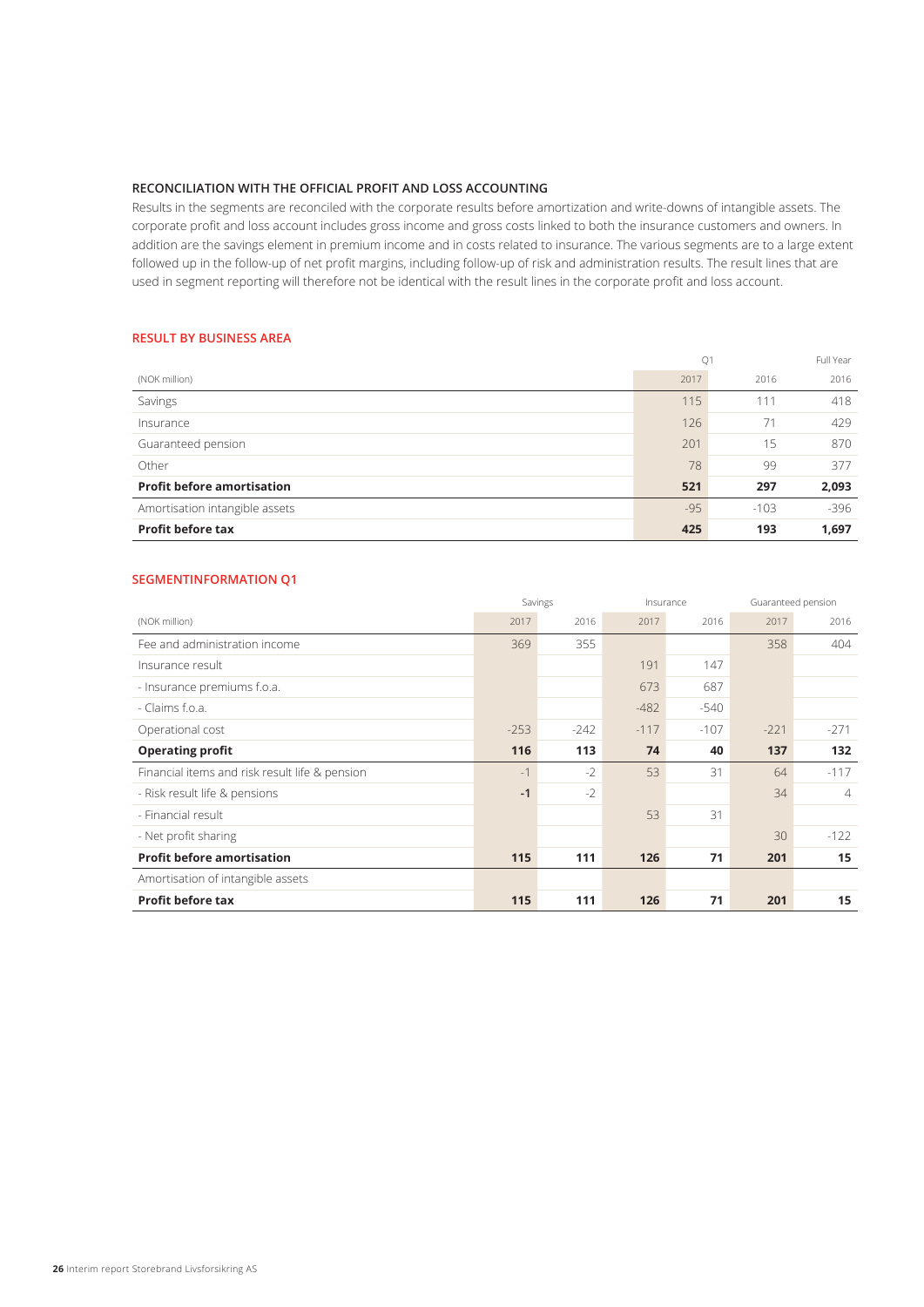|                                                | Storebrand Livsforsikring |       |        |        |
|------------------------------------------------|---------------------------|-------|--------|--------|
|                                                |                           | Other |        | group  |
| (NOK million)                                  | 2017                      | 2016  | 2017   | 2016   |
| Fee and administration income                  | 16                        | 22    | 743    | 781    |
| Insurance result                               |                           |       | 191    | 147    |
| - Insurance premiums f.o.a.                    |                           |       | 673    | 687    |
| - Claims f.o.a.                                |                           |       | $-482$ | $-540$ |
| Operational cost                               | $-13$                     | $-14$ | $-604$ | $-634$ |
| <b>Operating profit</b>                        | 3                         | 8     | 329    | 294    |
| Financial items and risk result life & pension | 75                        | 91    | 191    | 2      |
| - Risk result life & pensions                  | $\overline{2}$            | 22    | 35     | 24     |
| - Financial result                             | 73                        | 69    | 126    | 100    |
| - Net profit sharing                           |                           |       | 30     | $-122$ |
| <b>Profit before amortisation</b>              | 78                        | 99    | 521    | 297    |
| Amortisation of intangible assets              |                           |       | $-95$  | $-103$ |
| <b>Profit before tax</b>                       | 78                        | 99    | 425    | 193    |

### **Note**  $O<sub>4</sub>$

### Financial market risk and insurance risk

Risks are described in the annual report for 2016 in note 8 (Insurance risk), note 9 (Financial market risk), note 10 (Liquidity risk), note 11 (Credit exposure), note 12 (Concentration of risk).

Market risk means changes in the value of assets as a result of unexpected volatility or changes in prices on the financial markets. It also refers to the risk that the value of the insurance liability develops differently to that of the assets.

The most significant market risks for Storebrand are share market risk, credit risk, property price risk, interest rate risk and exchange rate risk. For the life insurance companies, the financial assets are invested in a variety of sub-portfolios. Market risk affects Storebrand's income and profit differently in the different portfolios. There are three main types of sub-portfolio: company portfolios, customer portfolios without a guarantee and customer portfolios with a guarantee.

The market risk in the company portfolios and the subsidiaries that are not life insurance companies or included in the customer portfolios has a direct impact on Storebrand's profit.

The market risk in customer portfolios without a guarantee is at the customers' risk and expense, meaning Storebrand is not directly affected by changes in value. Nevertheless, changes in value do affect Storebrand's profit indirectly. Income is based largely on the size of the reserves, while the costs tend to be fixed. Lower returns on the financial market than expected will therefore have a negative effect on Storebrand's income and profit.

For customer portfolios with a guarantee, the net risk for Storebrand will be lower than the gross market risk. The extent of measures to reduce risk depends on several factors, the most important being the size and flexibility of the customer buffers and level and duration of the return guarantee. If the investment return is not sufficiently high to meet the guaranteed interest rate, the shortfall will be met by using customer buffers in the form of risk capital built up from previous years' surpluses. Risk capital primarily consists of unrealised gains, additional statutory reserves and conditional bonuses. The owner is responsible for meeting any shortfall that cannot be covered. For guaranteed customer portfolios, the risk is affected by changes in the interest rate level. Falling interest rates are positive for the investment return in the short term due to price appreciation for bonds, but negative in the long term because it reduces the probability of achieving a return higher than the guarantee.

Global equity markets were strong during the first quarter. The global index increased 5 per cent, while the Norwegian stock market increased by 1 per cent. Interest rates rose slightly at the start of the year, but have since returned their previous levels. Both Norwegian and Swedish 10-year interest swap rates ended the first quarter at about the same level as at the start of the year. Due to the majority of the interest rate investments in the Norwegian customer portfolios being at amortised cost, the changes in interest rates have a limited effect on expected returns in the short term. However, with the present interest rates, new bond investments provide a lower return than the average interest rate guarantee. During the first quarter, the Norwegian krone remai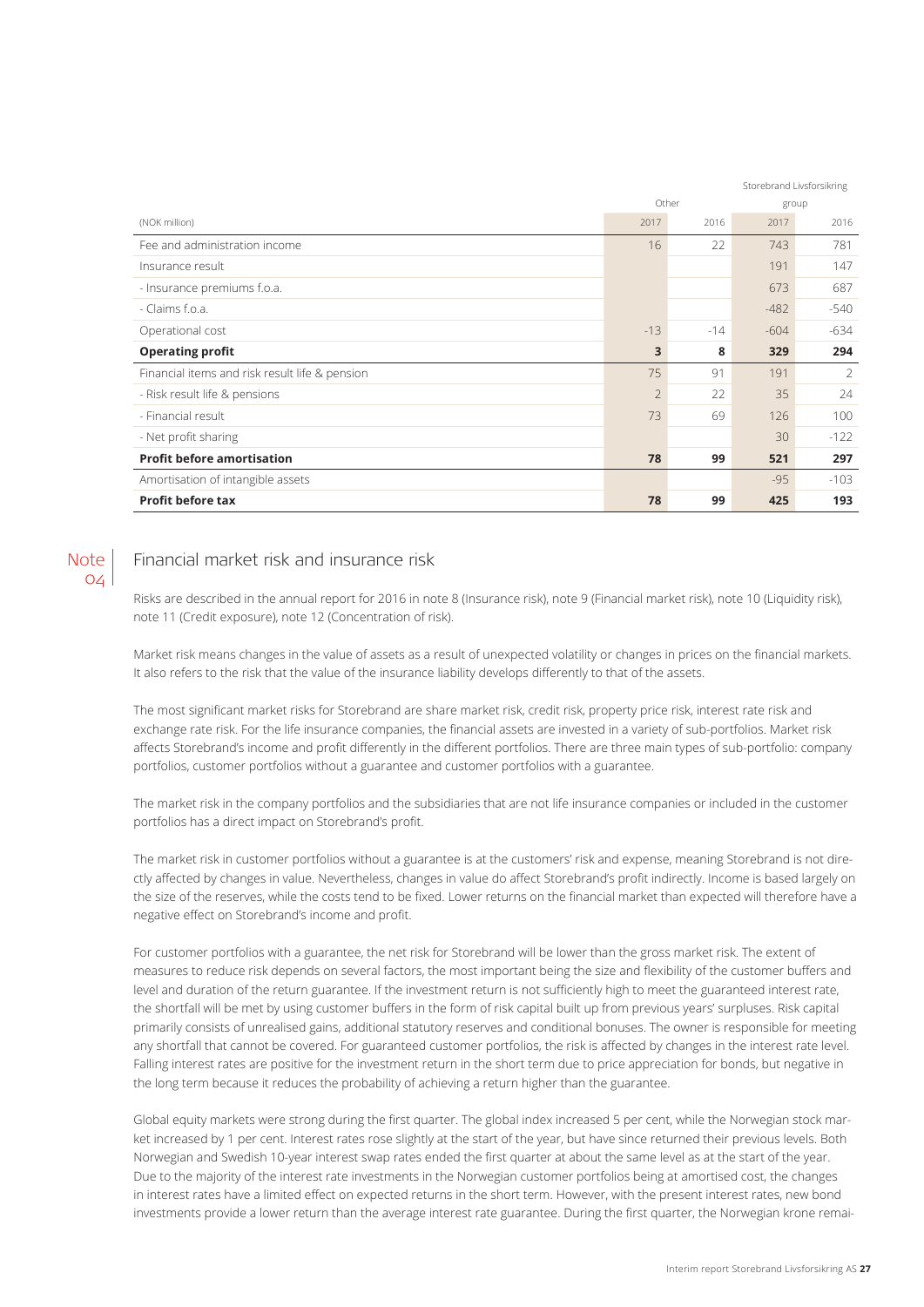ned largely unchanged compared to both the American dollar and Euro. A high degree of currency hedging in the portfolio means that the exchange rate fluctuations have a modest effect on results and risk.

There were minor changes in investment allocations in the first quarter.

Guaranteed portfolios in Norway provided returns that were better than the average accumulated guarantee during the first quarter. Based on the current strategy, any returns that exceed the guarantee in Norway will primarily be used for strengthening reserves or for additional statutory reserves, and the return therefore has little impact on the result. The market value adjustment reserve fell slightly during the first quarter, while additional statutory reserves remained unchanged. Excess values at amortised cost were largely unchanged. Guaranteed portfolios in Sweden gave returns that were slightly higher than the increase in value of insurance liabilities. This gave a positive financial result and a slight increase in the buffer (conditional bonus) during the first quarter.

Insurance risk is the risk of higher than expected payments and/or unfavourable changes in the value of an insurance liability due to the actual development differing from what was expected when premiums or provisions were calculated. Most of the Group's insurance risk is related to life insurance. Longevity is the greatest risk, since longer life expectancy entails that guaranteed benefits must be paid for a longer period of time. There is also risk related to disability and death. Insurance risk remains largely unchanged throughout the year.

#### Liquidity risk Note

05

### **SPECIFICATION OF SUBORDINATED LOAN CAPITAL**

| (NOK million)                                             | Nominal value | Currency   | Interest rate | Call date | Book value |
|-----------------------------------------------------------|---------------|------------|---------------|-----------|------------|
| <b>Issuer</b>                                             |               |            |               |           |            |
| <b>Hybrid tier 1 capital</b>                              |               |            |               |           |            |
| Storebrand Livsforsikring AS                              | 1,500         | <b>NOK</b> | Variable      | 2,018     | 1,503      |
|                                                           |               |            |               |           |            |
| Perpetual subordinated loan capital                       |               |            |               |           |            |
| Storebrand Livsforsikring AS                              | 1,000         | <b>NOK</b> | Variable      | 2,020     | 1.000      |
| Storebrand Livsforsikring AS                              | 1,100         | <b>NOK</b> | Variable      | 2,024     | 1,099      |
|                                                           |               |            |               |           |            |
| Dated subordinated loan capital                           |               |            |               |           |            |
| Storebrand Livsforsikring AS                              | 300           | <b>EUR</b> | Fixed         | 2,023     | 2.902      |
| Storebrand Livsforsikring AS                              | 750           | <b>SEK</b> | Variable      | 2,021     | 726        |
| Total subordinated loan capital and hybrid tier 1 capital |               |            |               |           |            |
| 31.03.2017                                                |               |            |               |           | 7,230      |
| Total subordinated loan capital and hybrid tier 1 capital |               |            |               |           |            |
| 31.12.2016                                                |               |            |               |           | 7,344      |

**Note** 06

## Valuation of financial instruments and real estate

The Group categorises financial instruments valued at fair value on three different levels. Criteria for the categorisation and processes associated with valuing are described in more detail in note 13 in the financial statements for 2016.

The levels express the differing degrees of liquidity and different measurement methods used. The company has established valuation models to gather information from a wide range of well-informed sources with a view to minimising the uncertainty of valuations.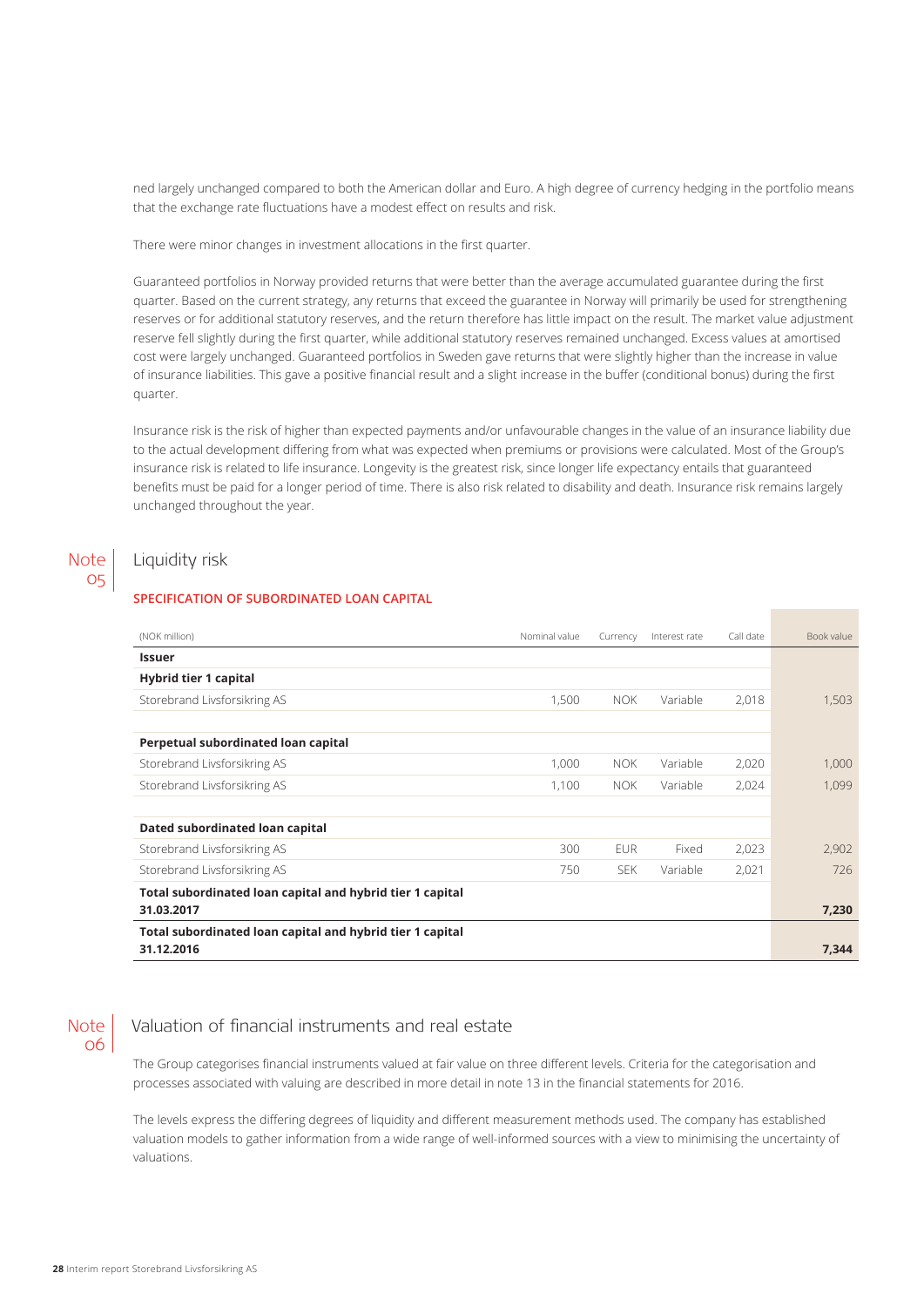### **FAIR VALUE OF FINANCIAL ASSETS AND LIABILITIES AT AMORTISED COST**

|                                           | Fair value | Fair value | Book value | Book value |
|-------------------------------------------|------------|------------|------------|------------|
| (NOK million)                             | 31.03.17   | 31.12.16   | 31.03.17   | 31.12.16   |
| <b>Financial assets</b>                   |            |            |            |            |
| Lending to customers - corporate          | 6,588      | 6.997      | 6.601      | 7.004      |
| Lending to customers - retail             | 11.779     | 9.724      | 11.780     | 9.724      |
| Bonds held to maturity                    | 17,659     | 17,537     | 15,688     | 15,644     |
| Bonds classified as loans and receivables | 93.202     | 89.144     | 86.354     | 82,246     |
| <b>Financial liabilities</b>              |            |            |            |            |
| Subordinated loan capital                 | 7.639      | 7.443      | 7.230      | 7.344      |

### **VALUATION OF FINANCIAL INSTRUMENTS AND REAL ESTATE AT FAIR VALUE STOREBRAND LIVSFORSIKRING GROUP**

|                                                        | Level 1       | Level 2     | Level 3        |          |          |
|--------------------------------------------------------|---------------|-------------|----------------|----------|----------|
|                                                        |               | Observable  | Non-observable | Total    | Total    |
| (NOK million)                                          | Quoted prices | assumptions | assumptions    | 31.03.17 | 31.12.16 |
| <b>Assets</b>                                          |               |             |                |          |          |
| <b>Equities and units</b>                              |               |             |                |          |          |
| - Equities                                             | 19,738        | 624         | 842            | 21,204   | 21,935   |
| - Units                                                | 256           | 107,395     | 7,984          | 115,635  | 107,584  |
| <b>Total equities and units</b>                        | 19,995        | 108,018     | 8,825          | 136,839  |          |
| Total equities and units 31.12.16                      |               |             |                |          | 129,518  |
| Total lending to customers <sup>1)</sup>               |               |             | 2,462          | 2,462    | 2,346    |
| <b>Bonds and other fixed income securities</b>         |               |             |                |          |          |
| - Government bonds                                     | 24,263        | 23,491      |                | 47,754   | 46,095   |
| - Corporate bonds                                      | 44            | 31,439      | 211            | 31,695   | 31,632   |
| - Structured notes                                     |               | 57          |                | 57       | 29       |
| - Collateralised securities                            |               | 27,068      |                | 27,068   | 29,145   |
| - Bond funds                                           | 740           | 54,368      |                | 55,108   | 57,604   |
| <b>Total bonds and other fixed income securities</b>   | 25,048        | 136,423     | 211            | 161,682  |          |
|                                                        |               |             |                |          |          |
| Total bonds and other fixed income securities 31.12.16 |               |             |                |          | 164,506  |
| <b>Derivatives:</b>                                    |               |             |                |          |          |
| - Interest derivatives                                 |               | 3,035       |                | 3,035    | 3,225    |
| - Currency derivatives                                 |               | $-930$      |                | $-930$   | $-657$   |
| <b>Total derivatives</b>                               |               | 2,106       |                | 2,106    |          |
| - derivatives with a positive market value             |               | 4,073       |                | 4,073    |          |
| - derivatives with a negative market value             |               | $-1,967$    |                | $-1,967$ |          |
| <b>Total derivatives 31.12.16</b>                      |               | 1,232       |                |          | 2,568    |
| <b>Real estate:</b>                                    |               |             |                |          |          |
| - investment properties                                |               |             | 24,775         | 24,775   | 24,161   |
| - Owner-occupied properties                            |               |             | 2,882          | 2,882    | 2,863    |
| <b>Total real estate</b>                               |               |             | 27,658         | 27,658   |          |
| Total real estate 31.12.16                             |               |             | 27,024         |          | 27.024   |

1) Includes lending to customers classified at fair value through profit and loss

There are no significant movement between level 1 and level 2 in the first quarter 2017.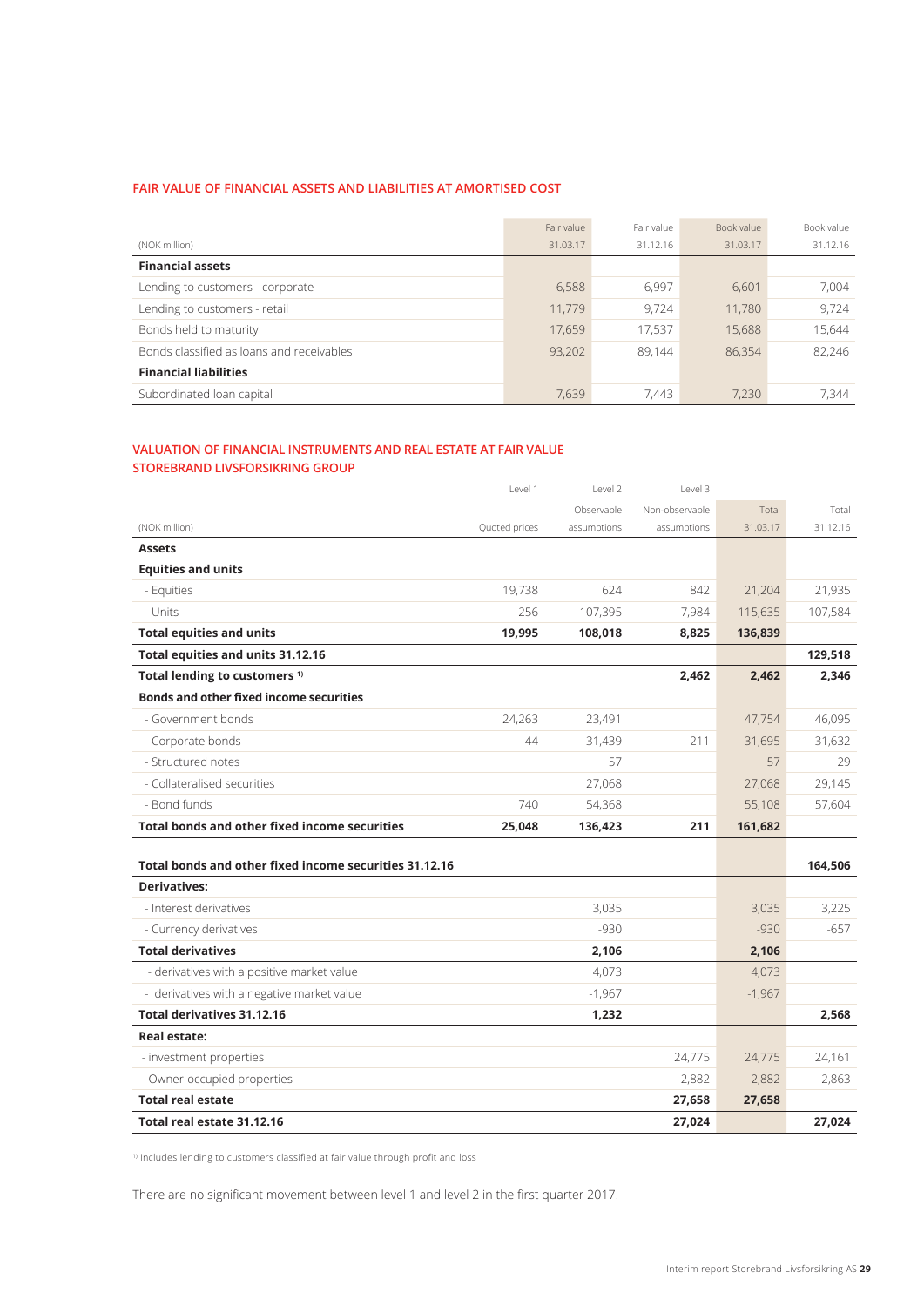### **MOVEMENT LEVEL 3**

|                            |          |        | Lending to | Corporate | Investment | Owner-occupied |
|----------------------------|----------|--------|------------|-----------|------------|----------------|
| (NOK million)              | Equities | Units  | customers  | bonds     | properties | properties     |
| Book value 01.01           | 1,052    | 8,050  | 2,346      | 249       | 24,163     | 2,863          |
| Net profit/loss            | $-18$    | 167    | $-10$      | $-3,165$  | 106        | $-2$           |
| Supply/disposal            | $-185$   | 53     | 267        | 3,164     | 157        | $\overline{2}$ |
| Sales/overdue/settlement   | $-14$    | $-323$ | $-177$     | $-39$     | -8         |                |
| Translation differences    |          | 36     | 36         | 3         | 74         | 19             |
| Other                      |          |        |            |           | 293        | $-10$          |
| <b>Book value 31.03.17</b> | 842      | 7,984  | 2,462      | 211       | 24,785     | 2,873          |

As of 31.3.17, Storebrand Livsforsikring had NOK 1 994 million invested in Storebrand Eiendomsfond Norge KS. The investment is classified as "Investment in Associated Companies" in the Consolidated Financial Statements. Storebrand Eiendomsfond Norge KS invests exclusively in real estate at fair value.

### **SENSITIVITY ASSESSMENTS**

Sensitivity assessments of investments on level 3 are described in note 13 in the 2016 annual financial statements. There are no significant change in sensitivity in this quarter 2017.

### **STOREBRAND LIVSFORSIKRING AS**

|                                                        | Level 1       | Level 2     | Level 3        |          |          |
|--------------------------------------------------------|---------------|-------------|----------------|----------|----------|
|                                                        |               |             |                |          |          |
|                                                        |               | Observable  | Non-observable | Total    | Total    |
| (NOK million)                                          | Quoted prices | assumptions | assumptions    | 31.03.17 | 31.12.16 |
| <b>Assets</b>                                          |               |             |                |          |          |
| <b>Equities and units</b>                              |               |             |                |          |          |
| - Equities                                             | 17,003        | 181         | 590            | 17,773   | 17,879   |
| - Units                                                |               | 29,186      | 5,612          | 34,798   | 32,330   |
| <b>Total equities and units</b>                        | 17,003        | 29,367      | 6,202          | 52,571   |          |
| Total equities and units 31.12.16                      |               |             |                |          | 50,210   |
| <b>Bonds and other fixed income securities</b>         |               |             |                |          |          |
| - Government bonds                                     | 11,795        |             |                | 11,795   | 11,512   |
| - Corporate bonds                                      |               | 9,507       | 51             | 9,558    | 10,457   |
| - Collateralised securities                            |               | 5,772       |                | 5,772    | 5,907    |
| - Bond funds                                           |               | 43,468      |                | 43,468   | 45,905   |
| <b>Total bonds and other fixed income securities</b>   | 11,795        | 58,747      | 51             | 70,593   |          |
|                                                        |               |             |                |          |          |
| Total bonds and other fixed income securities 31.12.16 | 13,215        | 64,356      | 77             |          | 73,780   |
| <b>Derivatives:</b>                                    |               |             |                |          |          |
| - Interest derivatives                                 |               | 950         |                | 950      | 803      |
| - Currency derivatives                                 |               | $-907$      |                | $-907$   | $-716$   |
| <b>Total derivatives</b>                               |               | 43          |                | 43       |          |
| - derivatives with a positive market value             |               | 1,153       |                | 1,153    |          |
| - derivatives with a negative market value             |               | $-1,109$    |                | $-1,109$ |          |
| Total derivatives 31.12.16                             |               | 86          |                |          | 86       |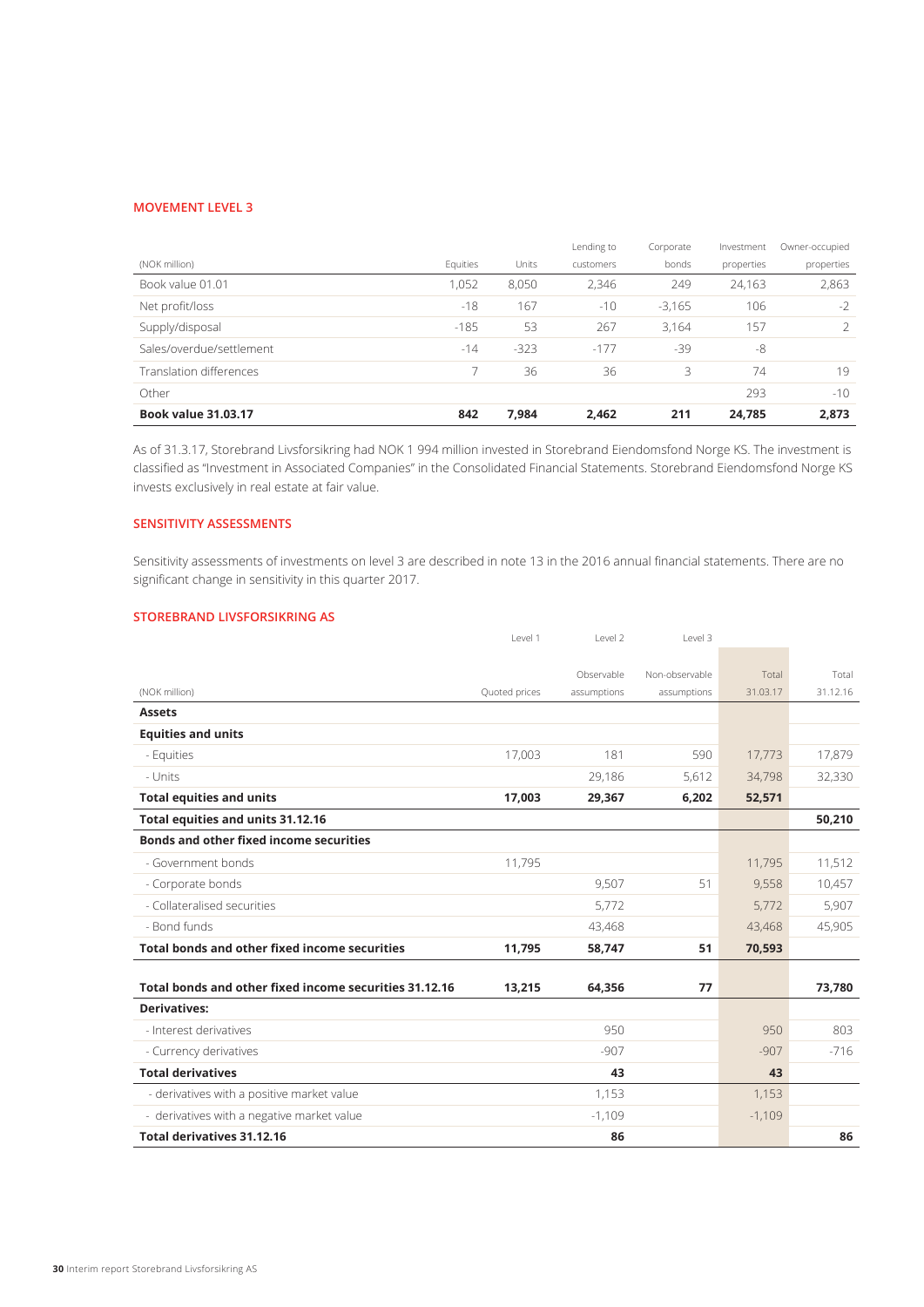#### **MOVEMENT LEVEL 3**

| (NOK million)              | Equities | Units  | Corporate bonds |
|----------------------------|----------|--------|-----------------|
| Book value 01.01           | 621      | 5,683  | 51              |
| Net profit/loss            | $-18$    | 141    | $-3,164$        |
| Supply/disposal            |          | 35     | 3,164           |
| Sales/overdue/settlement   | $-14$    | $-247$ |                 |
| <b>Book value 31.03.17</b> | 590      | 5,612  | 51              |

### Note 07

## Tax

The income tax expense has been estimated based on an expected effective tax rate per legal entity for 2017. There will be uncertainty associated with these estimates.

The effective tax rate is affected by the fact that the Group has operations in countries with tax rates that are different from Norway, and will vary from quarter to quarter depending on the individual legal entities' contribution to earnings.

#### Contingent liabilities **Note** 08

|                                                       |          | Storebrand Livsforsikring | Storebrand        |          |
|-------------------------------------------------------|----------|---------------------------|-------------------|----------|
|                                                       | group    |                           | Livsforsikring AS |          |
| (NOK million)                                         | 31.03.17 | 31.12.16                  | 31.03.17          | 31.12.16 |
| Uncalled residual liabilities re limitied partnership | 4.199    | 2.971                     | 3.506             | 2.249    |
| <b>Total contingent liabilities</b>                   | 4.199    | 2.971                     | 3.506             | 2,249    |

Storebrand Group companies are engaged in extensive activities in Norway and abroad and may become a party in legal disputes.

#### Solvency II Note 09

Storebrand Livsforsikring is an insurance company with capital requirements in accordance with Solvency II.

Solvency II entered into force on 1 January 2016. In accordance with the Solvency II regulations, the first complete Solvency II annual report for 2016 will be reported to the financial markets in the first 6 months of 2017.

The calculations below are for Storebrand Livsforsikring AS when Storebrand Livsforsikring Group no longer entitled to report solvency. The requirement on consolidated level only applies to Storebrand Group.

The solvency capital requirement and minimum capital requirement are calculated in accordance with Section 8 and 22 of the Solvency II Regulations using the standard method and include the effect of the transitional arrangement for shares pursuant to Section 58 of the Solvency II Regulations.

The models used as a basis for the calculation of capital requirements and solvency capital are based on a number of requirements and assumptions that are partly specified in the regulations and partly interpreted by Storebrand based on the regulations. The most important assumptions and estimates in the calculation relate to the risk-reducing capacity of deferred tax, future margins and reserve developments, as well as the value of the customers guarantees and options. The assumptions and estimates are reviewed on an ongoing basis and are based on historical experience and expectations of future events and represent the management's best judgment at the time the financial statement were prepared. Changes to the regulations, methods and interpretations may be made that could affect the Solvency II margin in the future.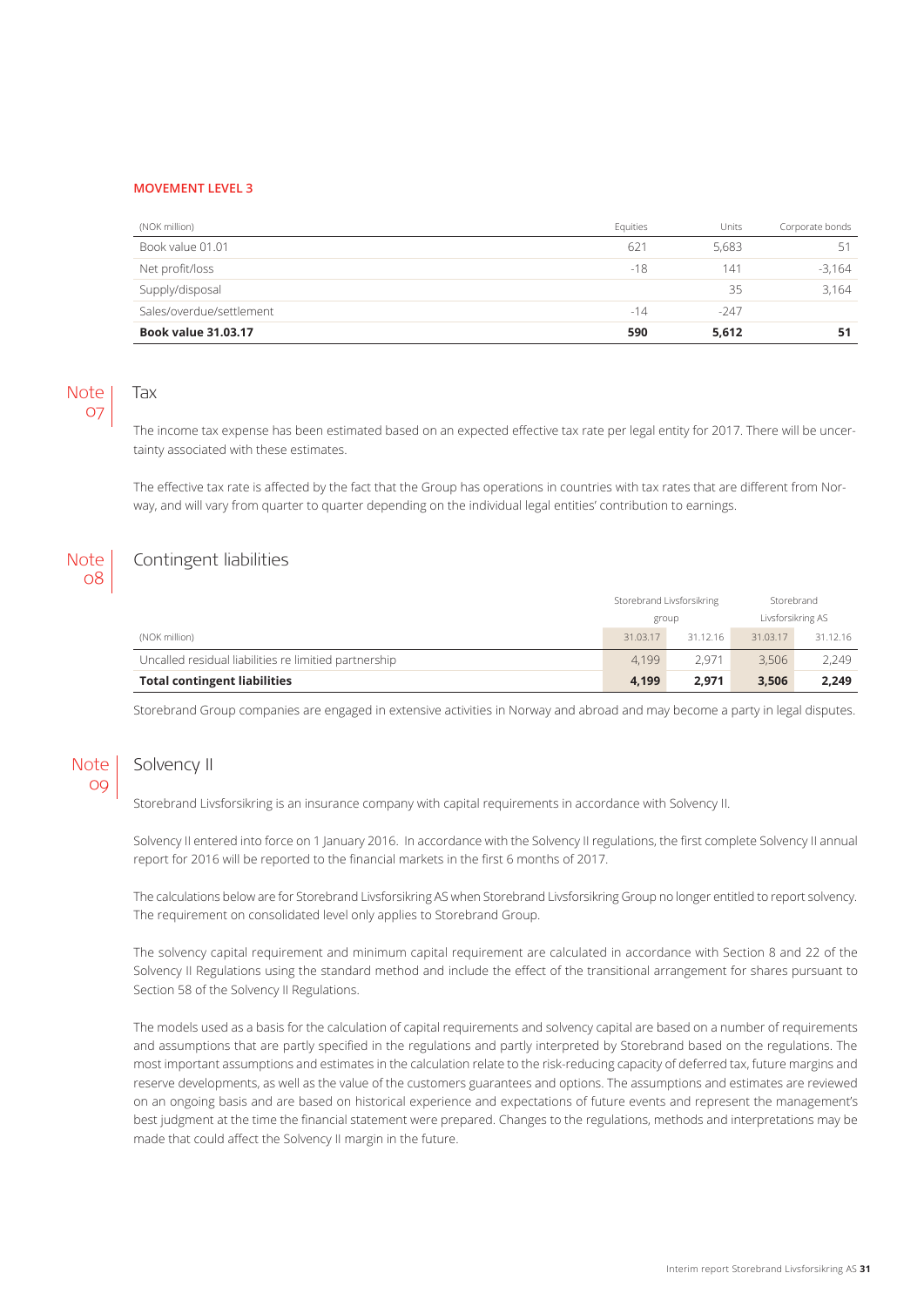The solvency capital largely appears as net assets in the Solvency II balance sheet with the addition of eligible subordinated loans and deducted for own shares and ineligible minority interests. The solvency capital is therefore significantly different to book equity in the financial statements. Technical insurance reserves are calculated in accordance with the standard method and include the effect of the transitional arrangement pursuant to Section 56 (1) - (6) of the Solvency II Regulations. The transitional arrangement entails that the increase in the value of the technical insurance reserves is phased in gradually over a period of 16 years. The composition of solvency capital appears in the table below.

The solvency capital is divided into three capital groups in accordance with Section 6 of the Solvency II Regulations. Group 1 capital consists of paid-in capital and reconciliation reserve<sup>1</sup>. It also includes perpetual subordinated loans (perpetual hybrid Tier 1 capital) with up to 20 per cent of Group 1 capital.

Other subordinated loans (time limited) and risk equalisation reserve are categorised as Group 2 capital. Group 2 capital can cover up to 50 per cent of the solvency capital requirement and up to 20 per cent of the minimum capital requirement. Eligible minority interests and deferred tax assets are categorised as Group 3 capital. Group 3 capital can cover up to 15 per cent of the solvency capital requirement. Group 3 capital cannot be used to cover the minimum capital requirement.

Subordinated loans issued prior to 17 January 2015 are covered by a transitional arrangement that will continue until 2026 and during this period these loans will qualify as Group 1 capital despite them not fully satisfying the requirements for viable capital in the Solvency II regulations.

|                                               | 31.03.17 |           |         |         |         | 31.12.16 |
|-----------------------------------------------|----------|-----------|---------|---------|---------|----------|
|                                               |          | Group 1   | Group 1 |         |         |          |
| (NOK million)                                 | Total    | unlimited | limited | Group 2 | Group 3 | Total    |
| Share capital                                 | 3,540    | 3,540     |         |         |         | 3,540    |
| Share premium                                 | 9,711    | 9.711     |         |         |         | 9,711    |
| Reconciliation reserve                        | 19,691   | 19,691    |         |         |         | 183,723  |
| Including the effect of the transitional      |          |           |         |         |         |          |
| arrangement                                   | 2,880    | 2,880     |         |         |         | 3,073    |
| Subordinated loans                            | 7,298    |           | 2.614   | 4,684   |         | 7.198    |
| Risk equalisation reserve                     | 139      |           |         | 139     |         | 140      |
| <b>Total solvency capital</b>                 | 40,379   | 32,942    | 2,614   | 4,823   |         | 38,962   |
| Total solvency capital available to cover the |          |           |         |         |         |          |
| minimum capital requirement                   | 36,873   | 32,942    | 2,614   | 1,318   |         | 35,529   |

### **SOLVENCY CAPITAL**

The capital requirement in Solvency II appears as the total of changes in solvency capital calculated under different types of stress, less diversification. The largest part of the capital requirement appears from financial market stress and particularly relates to changes in interest rates and falls in the equity markets, as well as increased credit spreads. There is also the insurance risk, for which the most important capital requirement comes from stress relating to the transfer of existing customers within defined contribution pensions. The solvency capital requirement appears in the table on page 33.

<sup>1)</sup> Profit earned that is included as equity in the financial statements must be replaced by the reconciliation reserve in the solvency balance. The reconciliation reserve *also includes profit earned, but based on the valuation of assets and liabilities in the solvency balance. The reconciliation reserve will also include the present value of future profits. The value of future profits is implicitly included as a consequence of the valuation of the insurance liability.*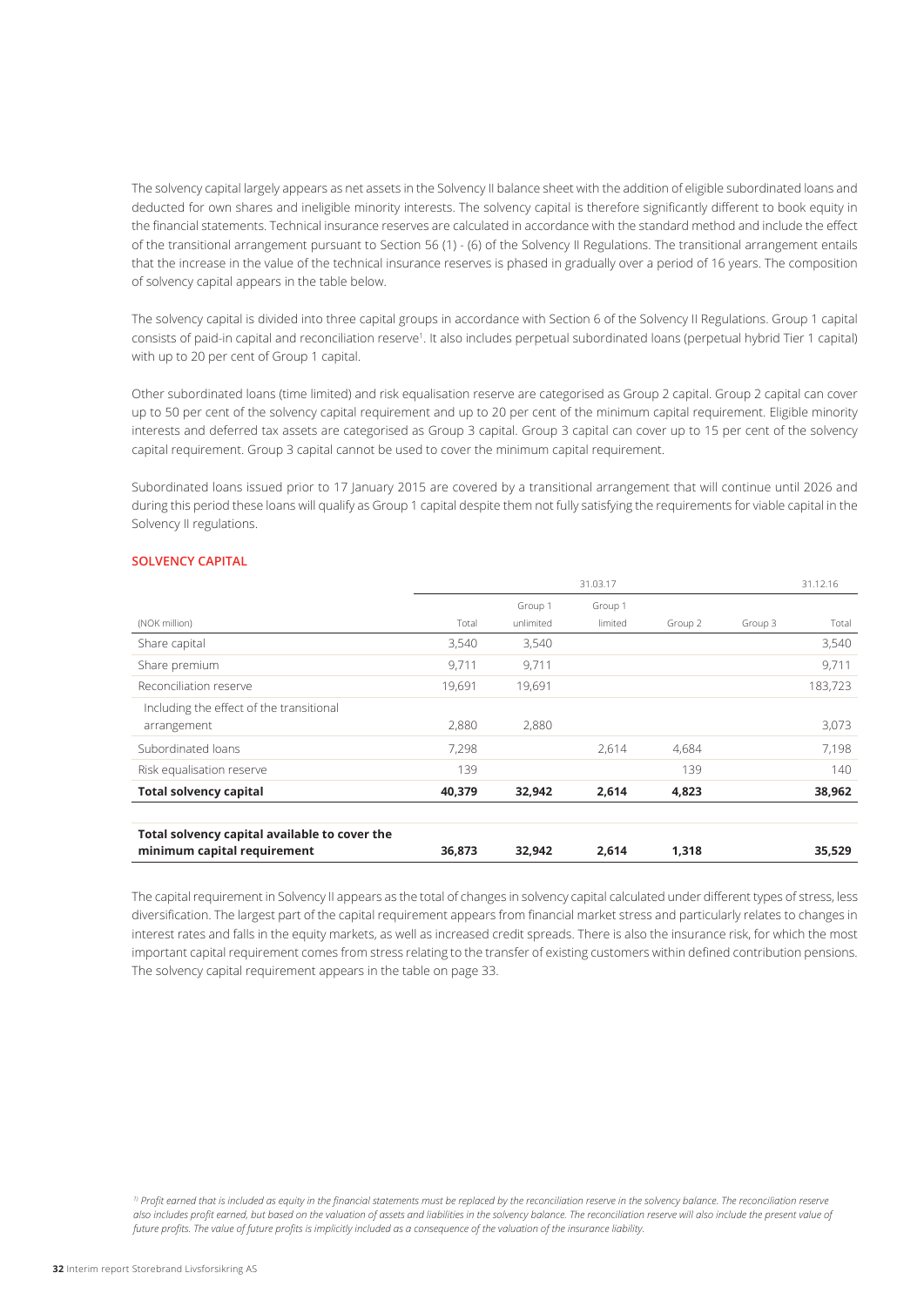### **SOLVENCY CAPITAL REQUIREMENT AND -MARGIN**

| Minimum margin                    | 559.6%   | 534.2 %  |
|-----------------------------------|----------|----------|
| Minimum capital requirement       | 6,589    | 6,651    |
| Solvency margin                   | 210.4%   | 200.2%   |
| <b>Total solvency requirement</b> | 19,191   | 19,457   |
| Loss-absorbing tax effect         | $-5,073$ | $-5,401$ |
| Diversification                   | $-4,161$ | $-4,012$ |
| Operational                       | 967      | 953      |
| Health                            | 528      | 524      |
| Life                              | 5,451    | 5,180    |
| Counterparty                      | 452      | 423      |
| Market                            | 21,027   | 21,791   |
| (NOK million)                     | 31.03.17 | 31.12.16 |

### Note 10

## Information about related parties

Storebrand conducts transactions with related parties as part of its normal business activities. These transactions take place on commercial terms. The terms for transactions with management and related parties are stipulated in notes 24 and 45 in the 2016 annual report.

Storebrand Life Insurance has not carried out any material transactions other than normal business transactions with related parties at the close of the 1st quarter, other than Storebrand Livsforsikring AS having acquired mortgages from the sister company Storebrand Bank ASA . The mortgages were transferred on commercial terms. The portfolio of loans that have been transferred in 1st quarter 2017 totaled NOK 3.1 billion.